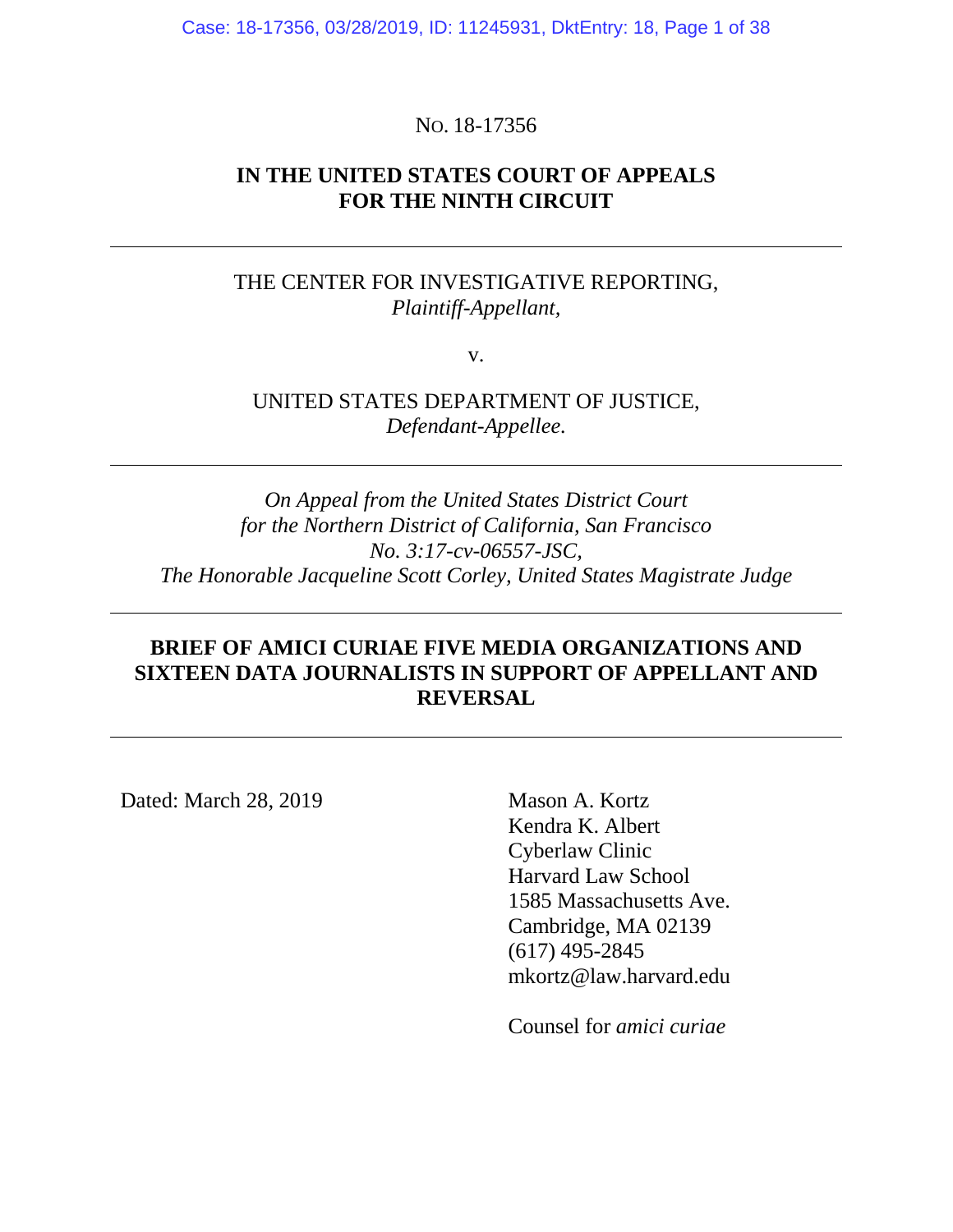## **CORPORATE DISCLOSURE STATEMENT**

<span id="page-1-0"></span>*Amici curiae* Investigative Reporters and Editors Inc.; The Media Law Resource Center, Inc.; The MuckRock Foundation; Freedom of the Press Foundation; and The Reporters Committee for Freedom of the Press have no parent corporations. They have no stock, and therefore, no publicly held company owns 10% or more of their stock.

Dated: March 28, 2019

s/ Mason A. Kortz

Mason A. Kortz Cyberlaw Clinic Harvard Law School 1585 Massachusetts Ave. Cambridge, MA 02139 (617) 495-2845 mkortz@law.harvard.edu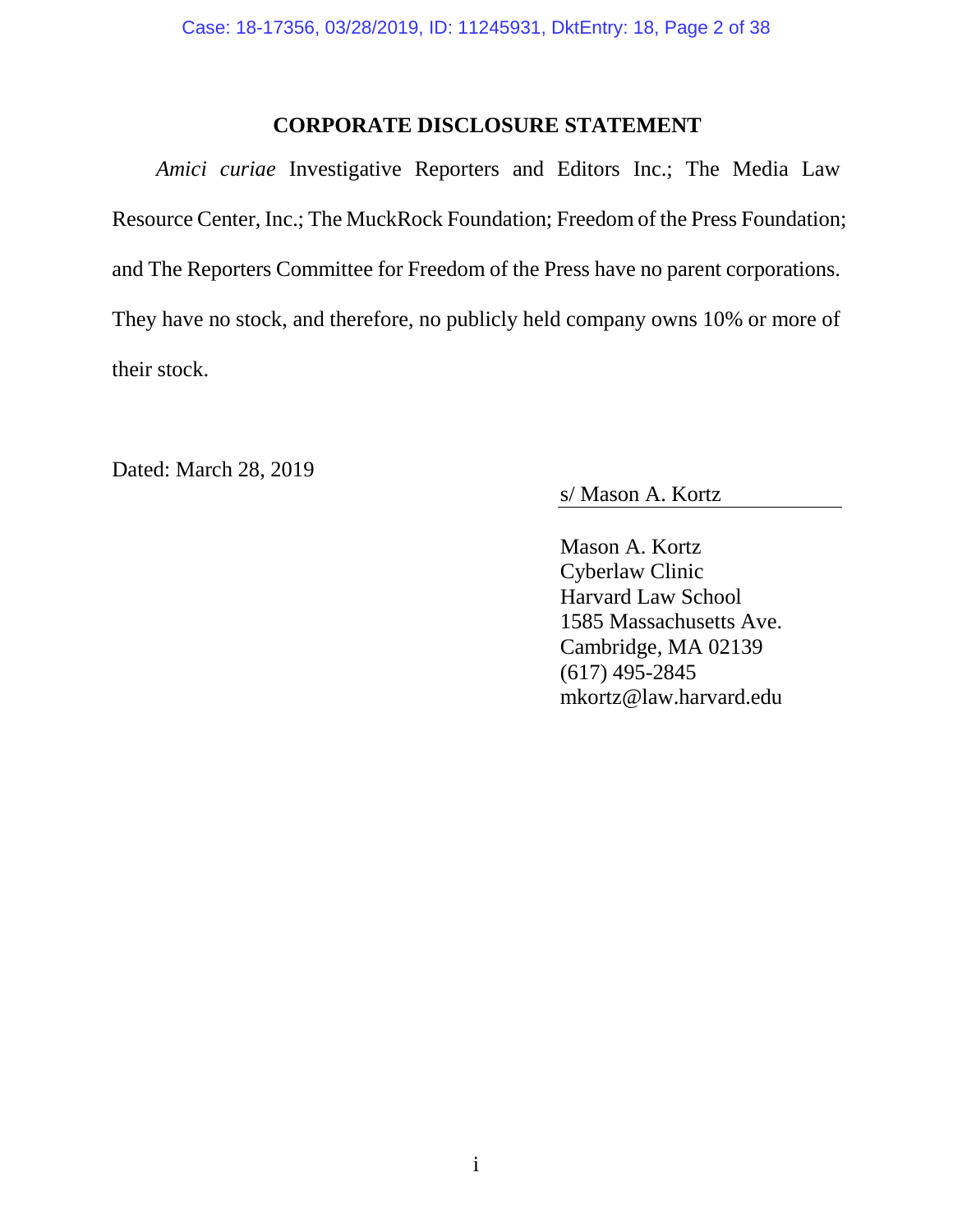## **STATEMENT OF COMPLIANCE WITH RULE 29**

<span id="page-2-0"></span>Pursuant to Federal Rule of Appellate Procedure 29(a)(2), *amici curiae* certify that all parties have consented to the filing of this brief.

Pursuant to Federal Rule of Appellate Procedure 29(a)(4)(E), *amici curiae* certify that no party's counsel authored this brief in whole or in part; no party or party's counsel contributed money that was intended to fund preparing or submitting this brief; and no person—other than the *amici curiae*, their members, or their counsel—contributed money that was intended to fund preparing or submitting this brief.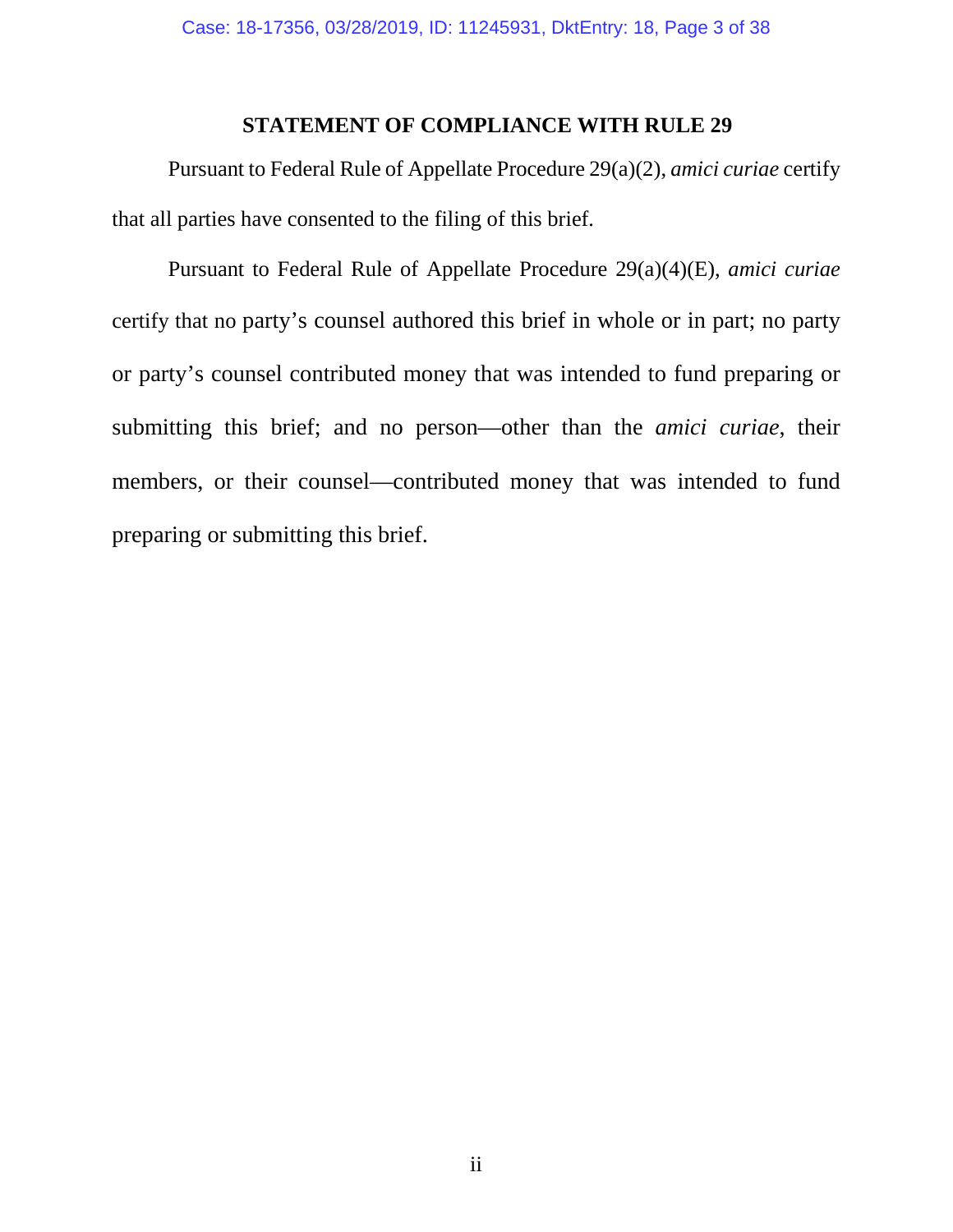# **TABLE OF CONTENTS**

<span id="page-3-0"></span>

| The "new records" doctrine should be applied to databases in a context-<br>L                                                 |
|------------------------------------------------------------------------------------------------------------------------------|
| A. Databases have distinct characteristics that are relevant to the                                                          |
| B. The "new records" doctrine arose before the widespread use of                                                             |
| Correct application of the "new records" doctrine would treat database<br>Π.                                                 |
| A. Courts have failed to meaningfully distinguish between new records                                                        |
| B. Accessing a particular arrangement of information by querying a<br>database does not amount to creation of a new record21 |
| C. Treating queries as accessing existing records avoids absurd results                                                      |
| Treating queries as accessing existing records does not inappropriately<br>III.                                              |
|                                                                                                                              |
|                                                                                                                              |
|                                                                                                                              |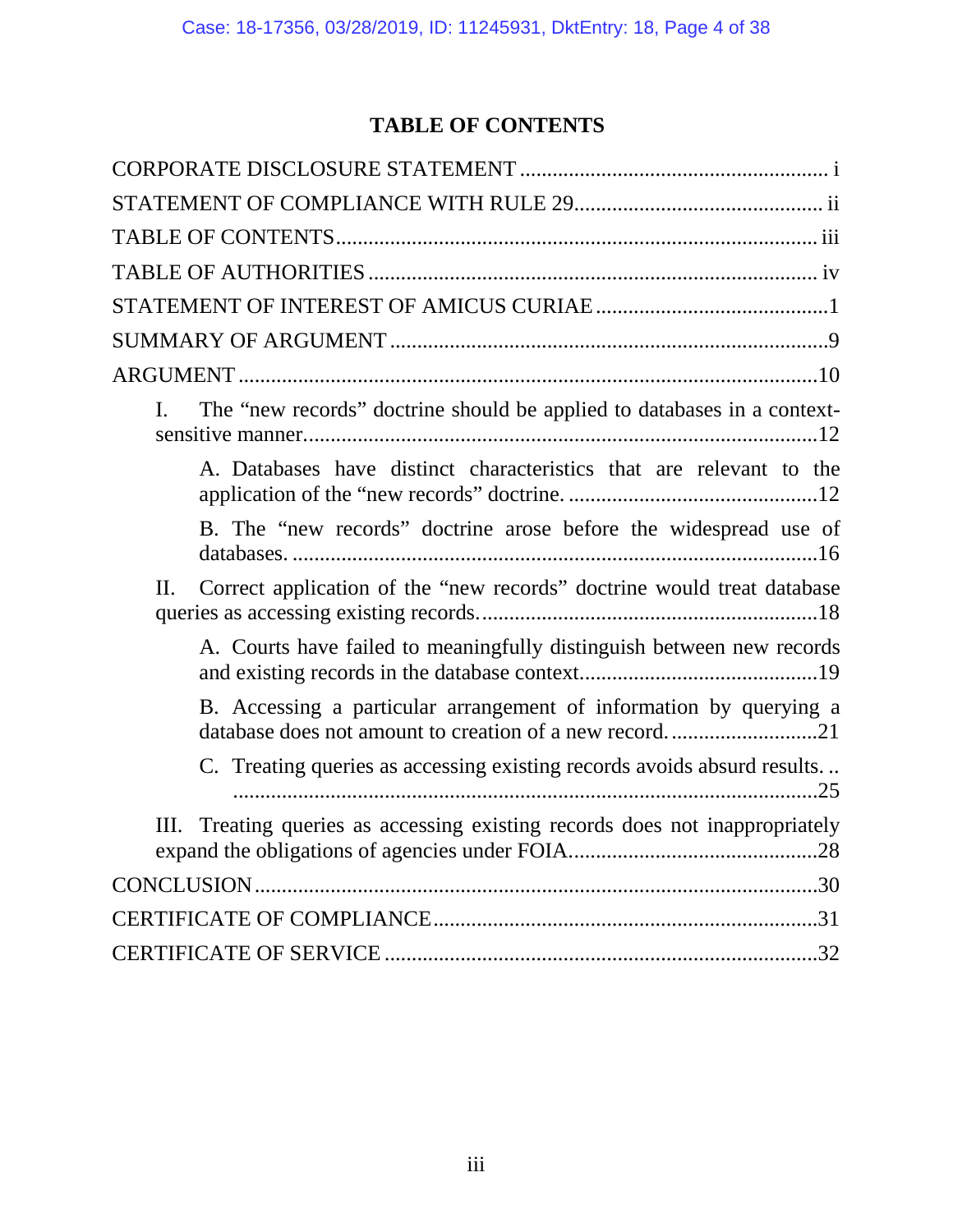# **TABLE OF AUTHORITIES**

# <span id="page-4-0"></span>**Cases**

| Am. Civil Liberties Union v. Arizona Dep't of Child Safety,                                                                                                                                          |
|------------------------------------------------------------------------------------------------------------------------------------------------------------------------------------------------------|
| Ctr. for Investigative Reporting v. U.S. Dep't of Justice,<br>No. 17-CV-06557-JSC, 2018 WL 3368884 (N.D. Cal. July 10, 2018) 11                                                                      |
| Forsham v. Califano,                                                                                                                                                                                 |
| Forsham v. Harris,                                                                                                                                                                                   |
| Johnson v. CIA,                                                                                                                                                                                      |
| Kissinger v. Reporters Comm. for Freedom of the Press,                                                                                                                                               |
| Landmark Legal Found. v. U.S. Dep't of Justice,                                                                                                                                                      |
| Long v. U.S. Dep't of Justice,<br>450 F. Supp. 2d 42 (D.D.C. 2006), order amended on reconsideration, 457 F.<br>Supp. 2d 30 (D.D.C. 2006), amended, 479 F. Supp. 2d 23 (D.D.C. 2007)14               |
| Nat'l Sec. Counselors v. CIA,                                                                                                                                                                        |
| NLRB v. Sears, Roebuck & Co.,                                                                                                                                                                        |
| People for American Way Foundation v. U.S. Dep't of Justice,                                                                                                                                         |
| Schladetsch v. U.S. Dep't of HUD,                                                                                                                                                                    |
| Tereshchuk v. Bureau of Prisons,<br>67 F. Supp. 3d 441 (D.D.C. 2014), aff'd sub nom. Tereshchuk v. Bureau of<br><i>Prisons, Dir., No.</i> 14-5278, 2015 WL 4072055 (D.C. Cir. June 29, 2015)  21, 22 |
| Thompson Pub. Grp., Inc. v. Health Care Fin. Admin.,<br>No. CIV. A. 92-2431-LFO, 1994 WL 116141 (D.D.C. Mar. 15, 1994)  13, 26, 28                                                                   |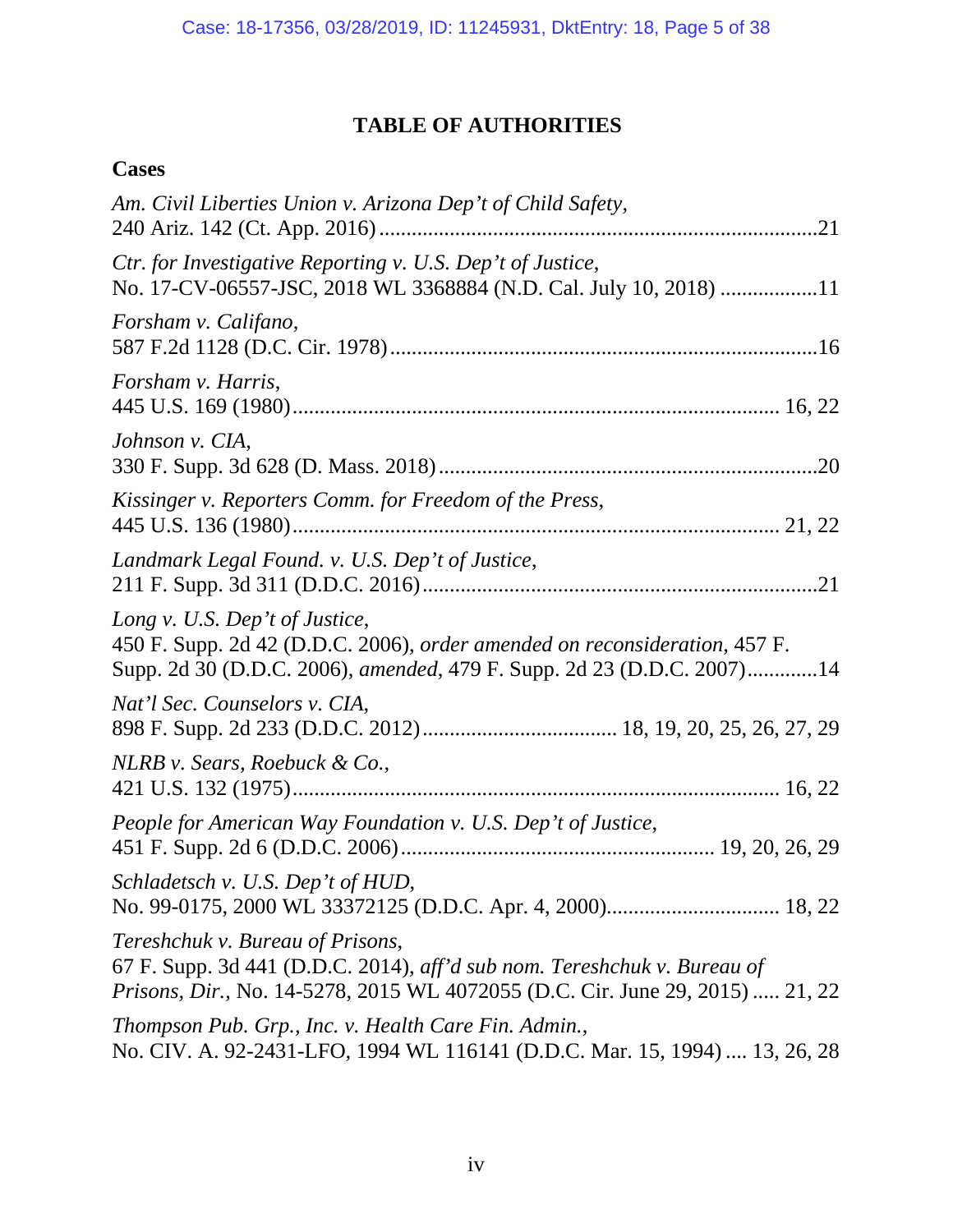| U.S. Dep't of State v. Ray,                                                                                                               |
|-------------------------------------------------------------------------------------------------------------------------------------------|
| Yeager v. DEA,                                                                                                                            |
| <b>Statutes</b>                                                                                                                           |
|                                                                                                                                           |
| E-FOIA Amendments of 1996,                                                                                                                |
| <b>Tiahrt Amendment,</b>                                                                                                                  |
| <b>Other Authorities</b>                                                                                                                  |
| Daniel Simmons-Ritchie, Still Failing the Frail: The Data and Records Behind                                                              |
| Get The Data: Explore Data on All Police Shootings From the Nation's 50<br>Largest Local Police Departments, VICE News (Dec. 10, 2017) 10 |
| J.K. Rowling, <i>Harry Potter and the Order of Phoenix</i> (First American Ed. 2003) 16                                                   |
| John Foley, ATF's Gun Tracing System is a Dud, Information Week (Mar. 13                                                                  |
| Office of Information Policy, Defining a "Record" Under the FOIA, U.S. Dep't                                                              |
|                                                                                                                                           |
| RAND Corporation, Strategies for Disrupting Illegal Firearms Markets13                                                                    |
| Robert Benincasa, Search The Thousands Of Disaster Buyouts FEMA Didn't                                                                    |
| <b>Legislative Materials</b>                                                                                                              |
|                                                                                                                                           |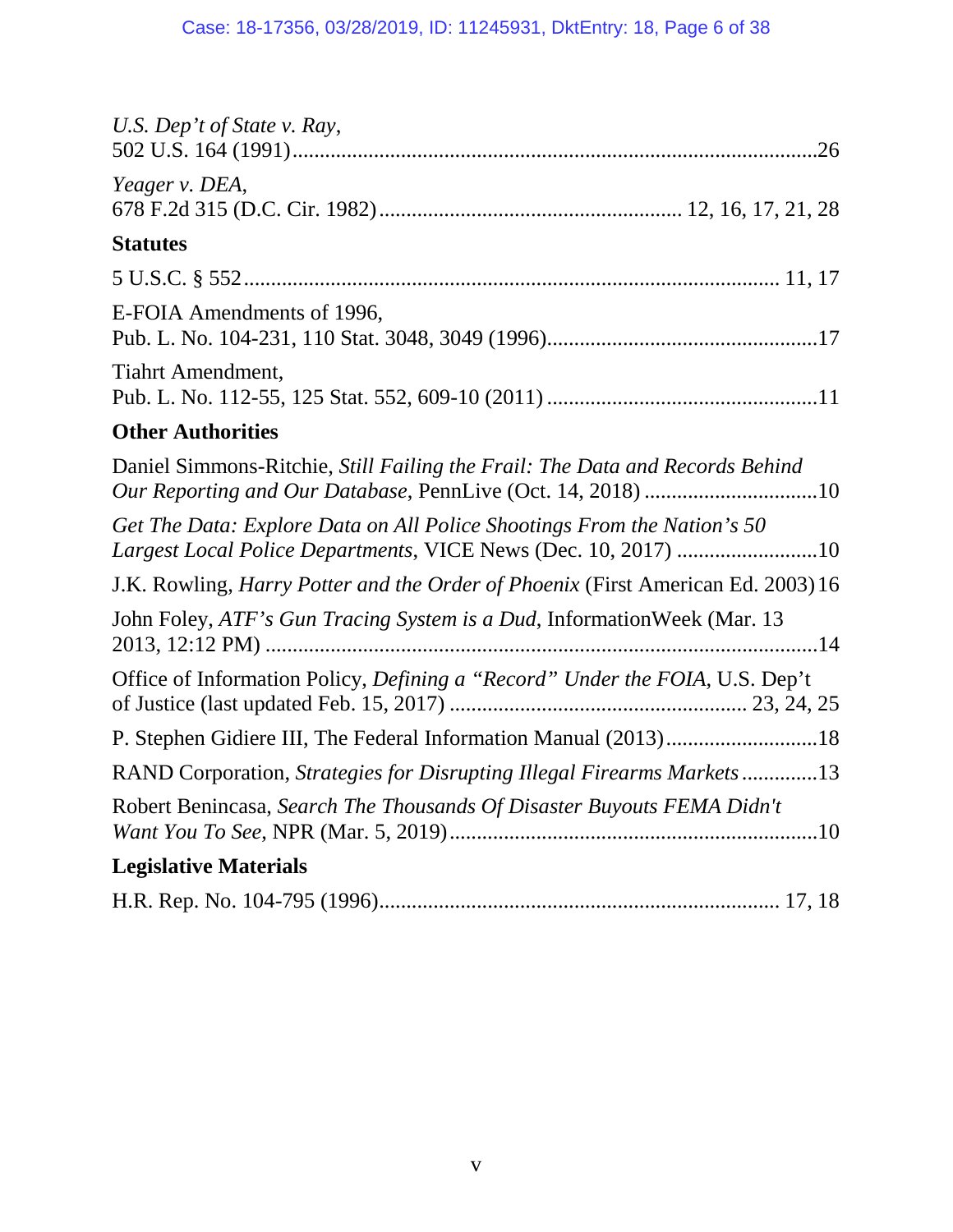## **STATEMENT OF INTEREST OF AMICUS CURIAE**

<span id="page-6-0"></span>*Amici curiae* consist of five media and media-related organizations and sixteen individual data journalists and professors of journalism. Collectively, *amici* have deep experience with the technical aspects of working with structured data, including databases, and with government transparency processes, including the Freedom of Information Act. As such, *amici* have a significant interest in a strong right of access to records held in government databases. Brief statements of the expertise of organizational and individual *amici* follow.[1](#page-6-1)

**Investigative Reporters and Editors Inc. ("IRE")** is a grassroots non-profit organization dedicated to improving the quality of investigative reporting. IRE was formed in 1975 to create a forum in which journalists throughout the world could help each other by sharing story ideas, newsgathering techniques, and news sources. IRE provides members access to thousands of reporting tip sheets and other materials through its resource center and hosts conferences and specialized training throughout the country.

**The Media Law Resource Center, Inc. ("MLRC")** is a non-profit professional association for content providers in all media, and for their defense lawyers, providing a wide range of resources on media law and policy issues. These include news and analysis of legal, legislative, and regulatory developments;

<span id="page-6-1"></span><sup>&</sup>lt;sup>1</sup> Biographies of individual *amici* are provided solely for identification purposes.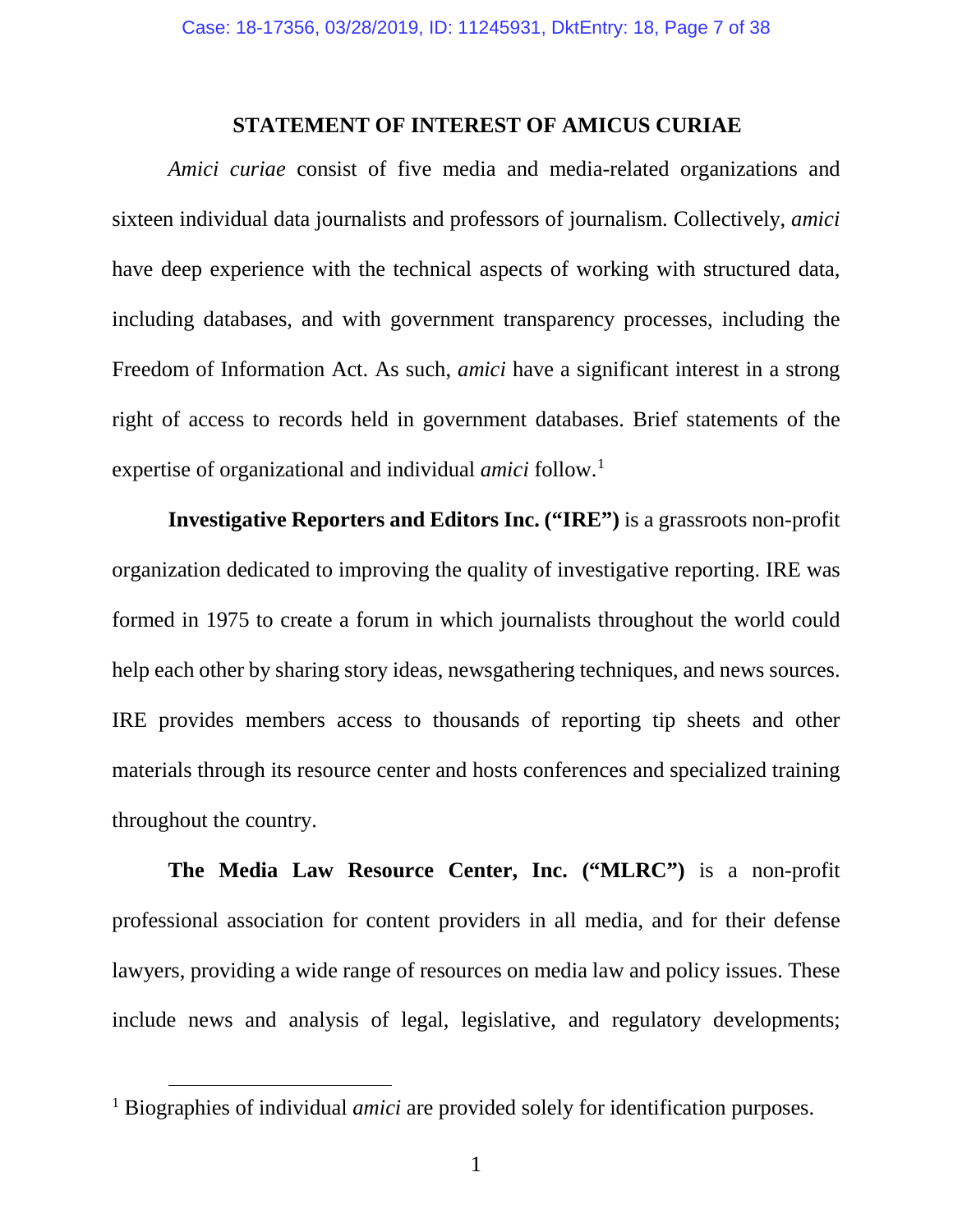#### Case: 18-17356, 03/28/2019, ID: 11245931, DktEntry: 18, Page 8 of 38

litigation resources and practice guides; and national and international media law conferences and meetings. The MLRC also works with its membership to respond to legislative and policy proposals and speaks to the press and public on media law and First Amendment issues. It counts as members over 130 media companies, including newspaper, magazine, and book publishers, TV and radio broadcasters, and digital platforms, and over 200 law firms working in the media law field.

**The MuckRock Foundation** is a journalism and government transparency non-profit that has helped thousands of requesters around the United States better file, share, and understand Freedom of Information requests. This work has often involved obtaining and analyzing federal databases, including data on the government's 1033 program that led to reforms of this program. They often work with agency FOIA personnel and IT departments to help craft requests for data that protects privacy and reduces the burden on agency staff while providing key insights into government operations.

**Freedom of the Press Foundation** is a non-profit organization that supports and defends public interest journalism focused on transparency and accountability. The organization works to preserve and strengthen rights guaranteed to the press through a variety of avenues, including public advocacy, legal advocacy, the promotion of digital security tools, and crowdfunding.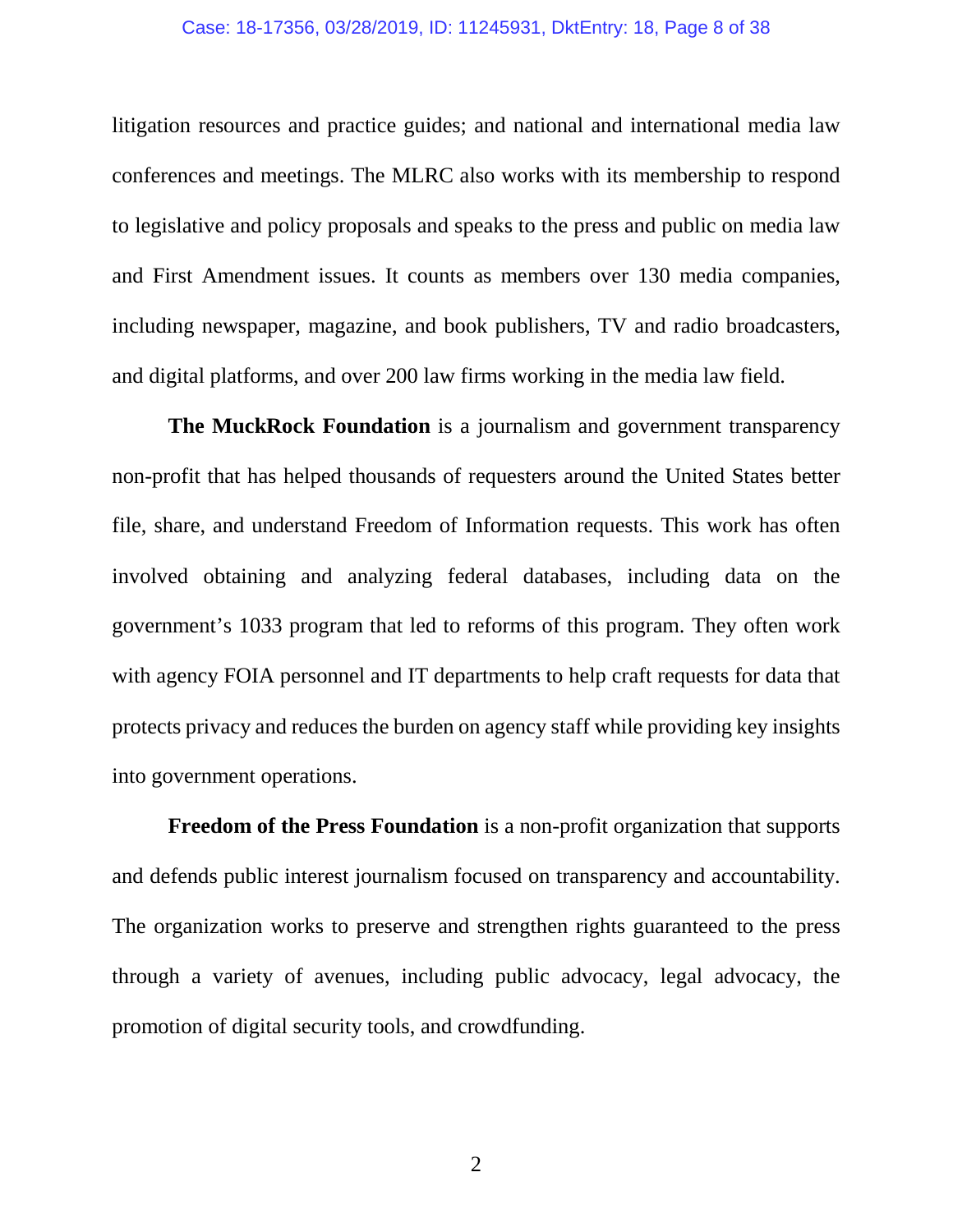**The Reporters Committee for Freedom of the Press** is an unincorporated non-profit association. The Reporters Committee was founded by leading journalists and media lawyers in 1970 when the nation's news media faced an unprecedented wave of government subpoenas forcing reporters to name confidential sources. Today, its attorneys provide *pro bono* legal representation, *amicus curiae* support, and other legal resources to protect First Amendment freedoms and the newsgathering rights of journalists.

**Dana Amihere** is the data editor at Southern California Public Radio (KPCC). She's a designer, developer, and data journalist who has previously worked for The Dallas Morning News, The Baltimore Sun, and Pew Research Center. She has worked with government databases to report on education, homelessness, and inequality in the criminal justice system. She is currently helping manage data for a statewide news collaborative, the California Reporting Project, which aims to uncover police misconduct through records obtained under the state's new transparency law.

**Zita Arocha** is an Associate Professor of Practice in Journalism at the University of Texas-El Paso. She is the director and founder of Borderzine.com, a multimedia web magazine at UTEP that prepares Hispanic college journalists for jobs in 21st-century newsrooms. Before joining UTEP, she previously worked as a reporter over 20 years for The Washington Post, Miami Herald, Miami Times, and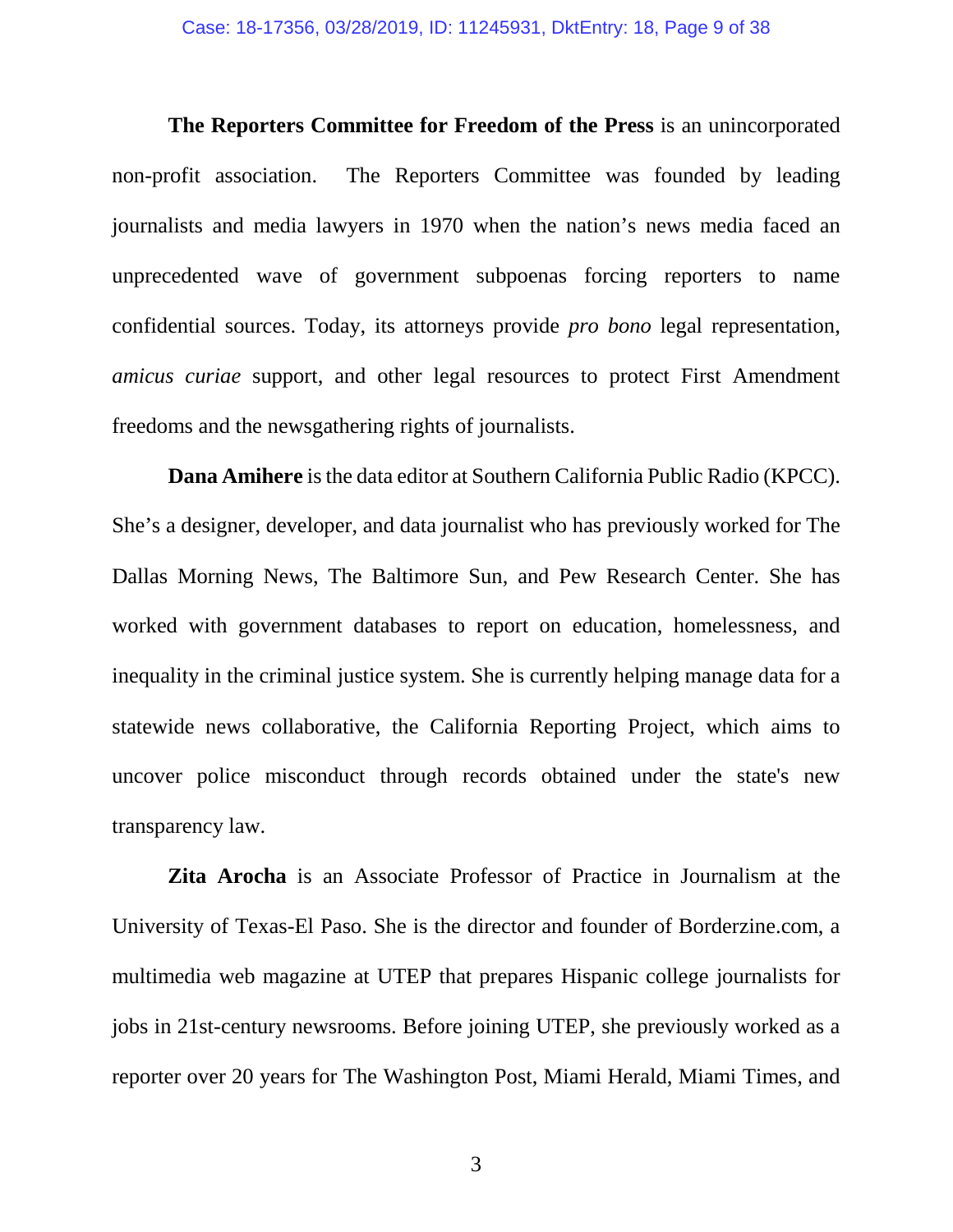Tampa Times. She was Executive Director of the National Association of Hispanic Journalists from 1993-1997.

**Tim Broderick** is the data reporter for Modern Healthcare magazine. Previously he was the Editor of Graphics and Data Journalism with the Daily Herald, which covers the suburbs surrounding Chicago. He is a graduate of the Eastern Illinois University journalism program and has numerous SPJ Lisagor and Illinois AP Editors awards, including for his part in an influential series on low-income students and test scores in Illinois.

**Carli Brosseau** is a data reporter at The News & Observer in Raleigh and a longtime member of Investigative Reporters and Editors. She earlier worked as a data reporter at The Oregonian and the Arizona Daily Star. Carli has advocated for easier access to data under state public records laws, including proposing additions to Oregon's procurement statutes that were passed into law. Her reporting on criminal justice issues has received state and national recognition.

**Meredith Broussard** is an Assistant Professor at the NYU Arthur L. Carter Journalism Institute. She is the author of Artificial Unintelligence: How Computers Misunderstand the World (MIT Press 2018) and "Big Data in Practice: Enabling Computational Journalism Through Code-Sharing and Reproducible Research Methods." Her research focuses on the use of data analysis in investigative reporting.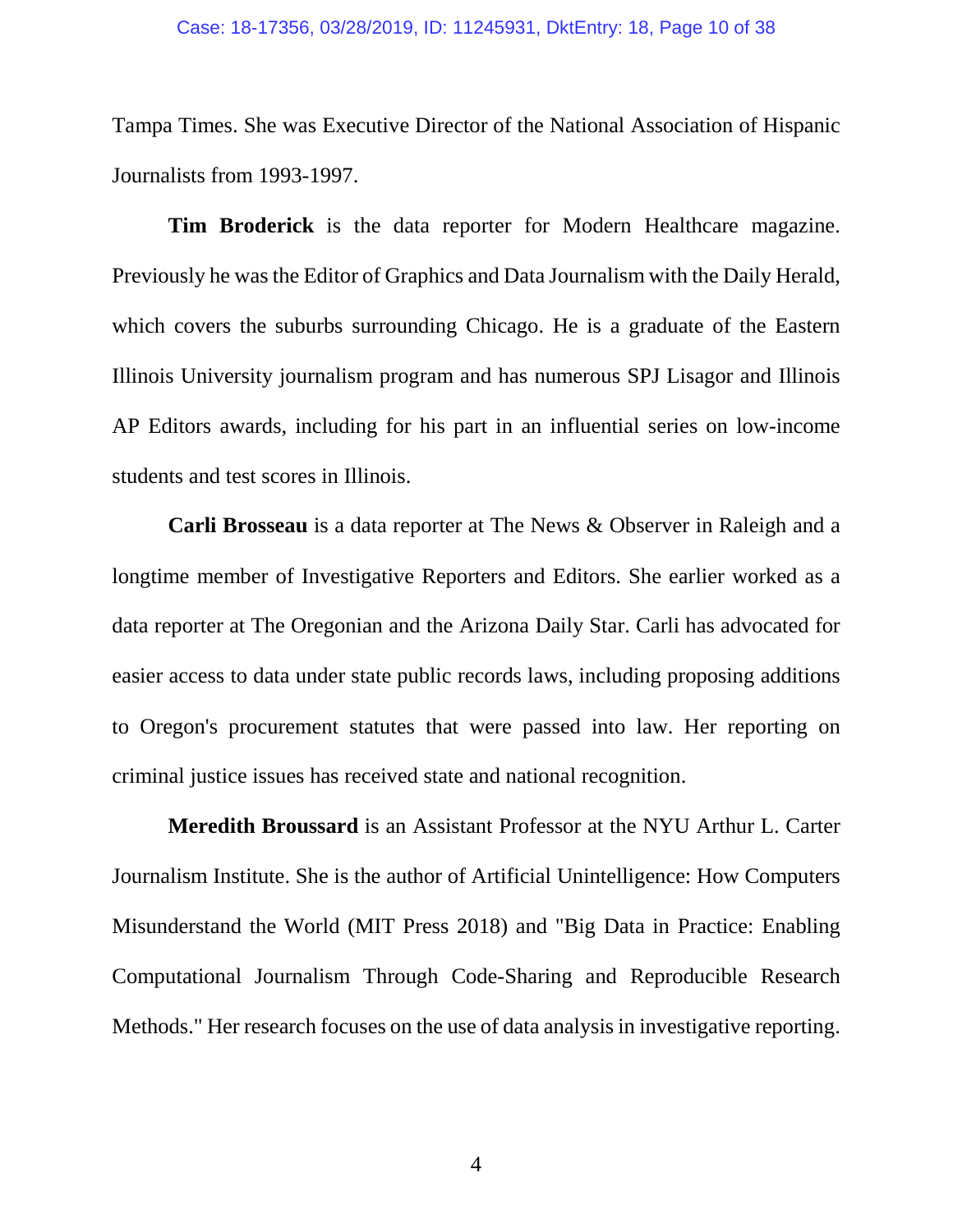#### Case: 18-17356, 03/28/2019, ID: 11245931, DktEntry: 18, Page 11 of 38

**Matt Carroll** is a former investigative reporter with the Boston Globe. He worked on the Globe's Spotlight team and, along with other members of the team, was a winner of the 2003 Pulitzer Prize for Public Service for its coverage of the Catholic church sexual abuse crisis.

**Stephen K. Doig** is a professor of data journalism at the Cronkite School of Journalism of Arizona State University. Before joining ASU in 1996, he was an Associate Editor/Researcher of the Miami Herald, where he worked for 20 years. Various data projects on which he worked at The Herald and at ASU have won the Pulitzer Prize for Public Service, the IRE Award, the Goldsmith Prize for Investigative Reporting, the George Polk Award, and other recognition.

**Dan Keating** has been at The Washington Post for 20 years doing stories on politics, health, crime, demographics, education, procurement, and other topics. Previously, he worked as a beat reporter at The Berkshire Eagle in Pittsfield, Mass. and The Miami Herald in North Miami, Fla., and Key West, Fla., before specializing in data analysis for stories and graphics. He shared the Pulitzer Prize for Investigative Reporting in 1999.

**Dhrumil Mehta** is a database journalist at FiveThirtyEight and an adjunct lecturer in Public Policy at the Harvard Kennedy School. He builds and maintains databases related to U.S. politics and elections, including FiveThirtyEight's database of public opinion polls. He has also designed and teaches a course called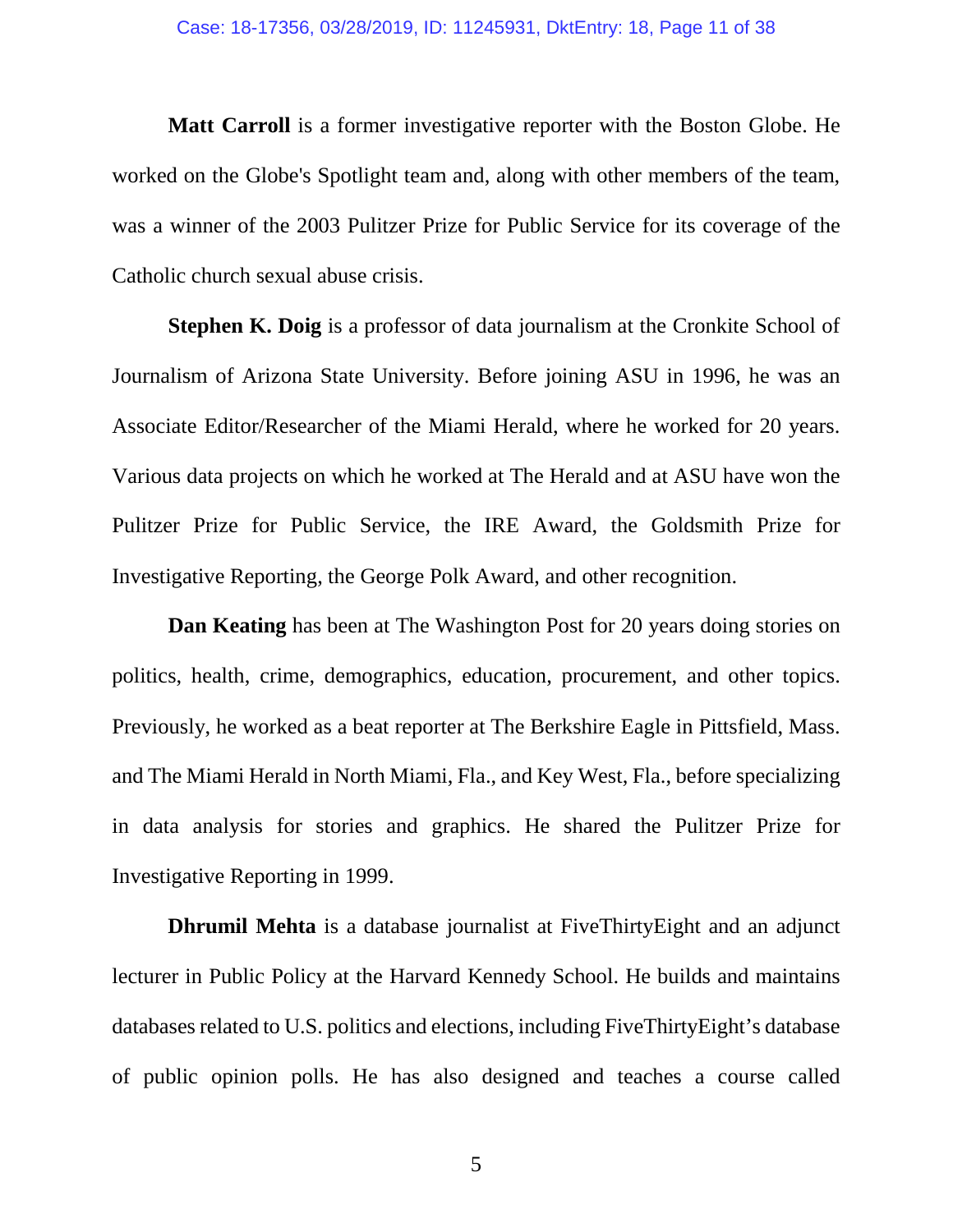"Programming and Data for Policymakers" at the Harvard Kennedy School intended to teach technology skills to students in the School of Government.

**Miguel Paz** is a journalist and digital media strategist and Distinguished Lecturer in Data Journalism at the Craig Newmark Graduate School of Journalism at CUNY and a former Tow Professor. Previously, he was a Nieman Berkman Fellow at Harvard University and a Knight International Journalism Fellow at the International Center for Journalists.

**Cheryl Phillips** is the Lorry I. Lokey Visiting Professor in Professional Journalism at Stanford University's Department of Communication and director of the Big Local News project, part of Stanford's Journalism and Democracy Initiative. She also is a co-founder of the Stanford Open Policing Project and involved in the California Civic Data Coalition. Previously, she worked at the Seattle Times as a Data Innovation Editor, where she was twice involved in coverage of breaking news that resulted in Pulitzer Prizes.

**Jeff South** has been an associate professor in the Robertson School of Media and Culture at Virginia Commonwealth University since 1997. Before moving into academia, he was a newspaper reporter and editor for 20 years in Texas, Arizona, and Virginia. South teaches data journalism and other courses. He has won teaching awards from VCU and the Society of Professional Journalists as well as a Fulbright.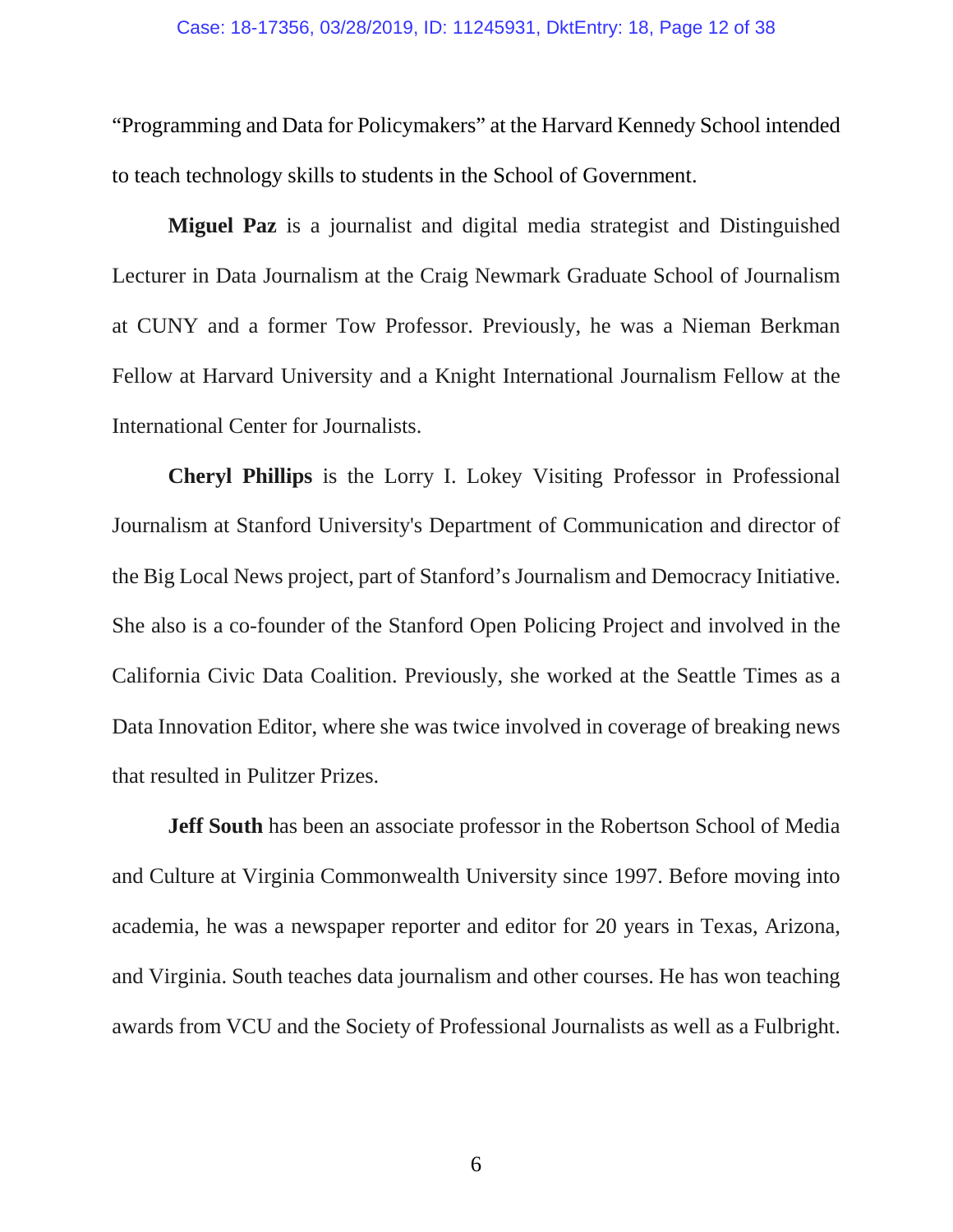#### Case: 18-17356, 03/28/2019, ID: 11245931, DktEntry: 18, Page 13 of 38

**Samantha Sunne** is a freelance journalist based in New Orleans, Louisiana. She is the recipient of three national grants for investigative reporting and a frequent speaker at conferences, universities, and newsrooms around the world, teaching digital tools and tech for journalists. She founded a meetup group for journalists and technologists to promote open data and open government in New Orleans.

**Serdar Tumgoren** teaches data journalism at the Stanford University Graduate Journalism Program. Prior to joining Stanford, he worked for The Associated Press, The Washington Post, Congressional Quarterly, and local news outlets in California, Connecticut, and New Jersey.

**Lucia Walinchus** is an award-winning journalist, attorney, and author. A 2016 Fulbright Berlin Scholar, she has been featured as a guest speaker on CNN and is a contracted freelancer for the New York Times. Last year, Walinchus started as the new executive director at the Ohio Center for Investigative Journalism, Eye on Ohio.

**Fedor Zarkhin** is a data reporter for The Oregonian/OregonLive, a daily newspaper in Portland, Oregon. He has produced impactful projects based on analyses of elder abuse data, environmental enforcement data, and residential demolition data. He regularly uses programming languages to query data, including Structured Query Language and Python. Zarkhin has been honored with a variety of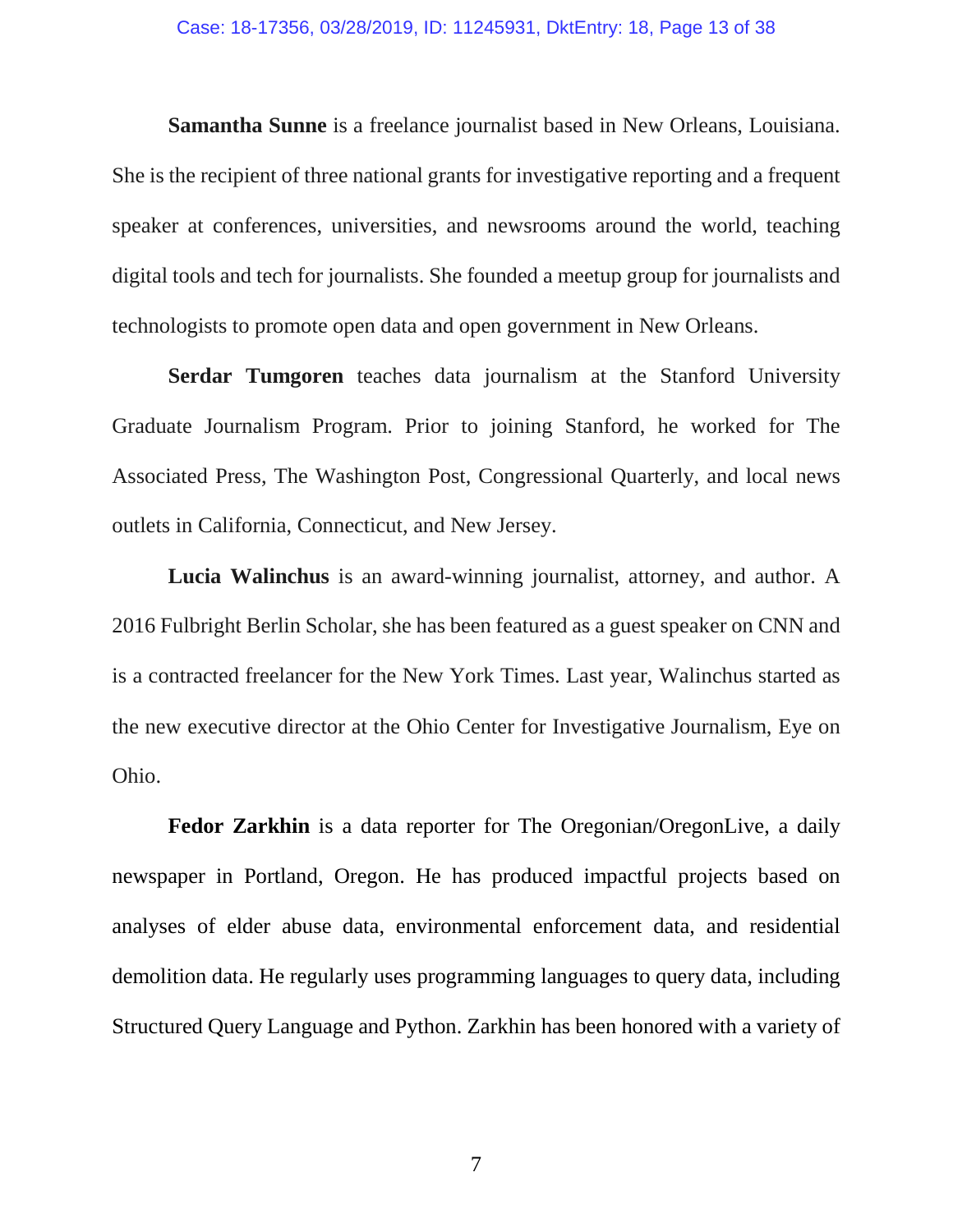journalism awards, including the 2018 National Headliner Award in healthcare reporting.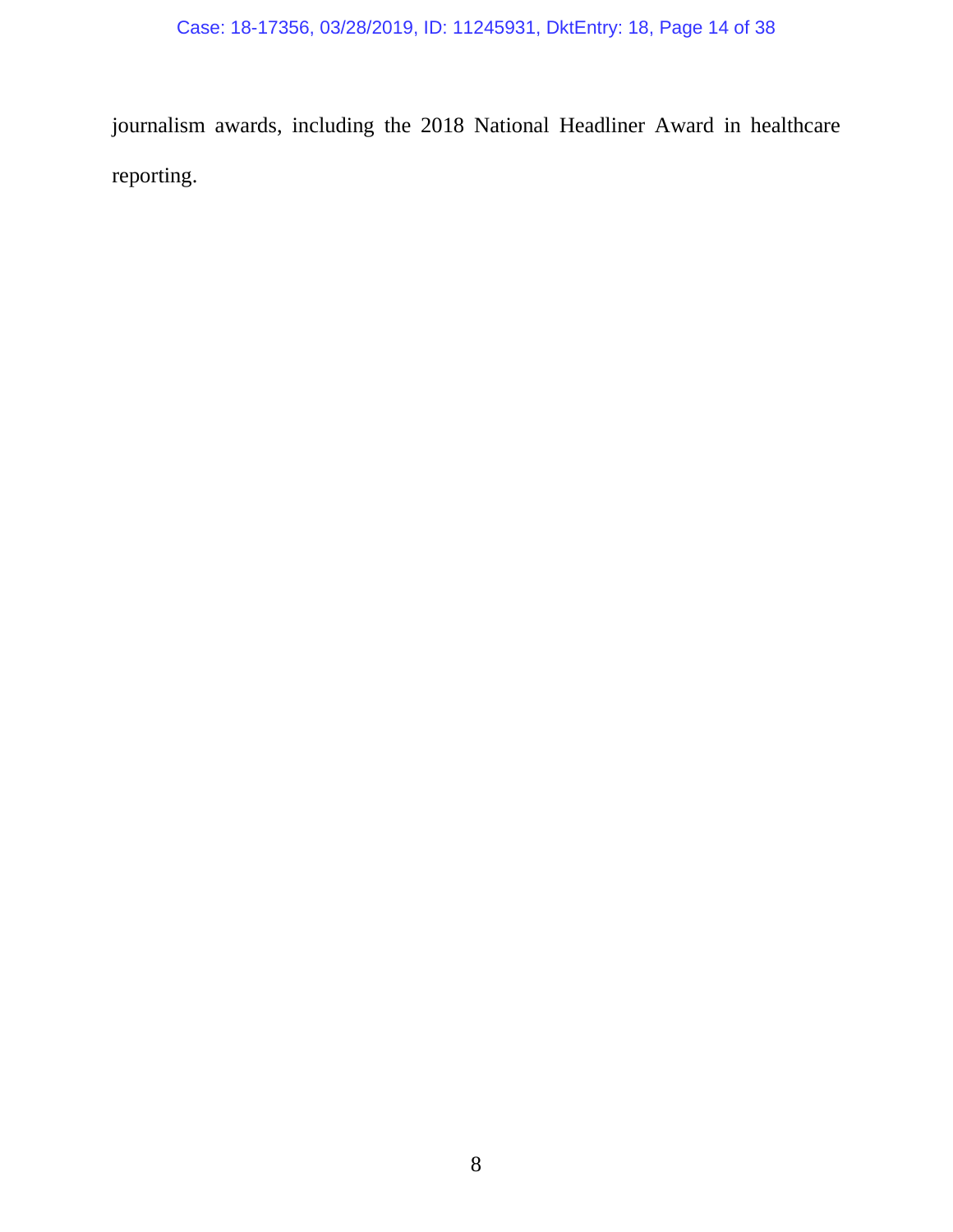### **SUMMARY OF ARGUMENT**

<span id="page-14-0"></span>This is a case about how far the right of the public to know what their government is up to extends in a digital age where agencies increasingly use electronic formats rather than filing cabinets to store records. Failure to create a context-sensitive rule that acknowledges these differences could further muddy the waters about how exactly courts should navigate the Freedom of Information Act in the context of databases.

Electronic databases are different from other methods of data storage in that they store information in a highly structured format, designed to be queried in many ways. Although information in a database can be extracted in an almost limitless number of arrangements, each of these arrangements involves access to the same, existing data. Despite this, some courts have applied the "new records" doctrine, which was developed before the advent of electronic record-keeping, to limit access to information contained within databases.

The lower court here held that querying a database for aggregate data entails the creation of a new record. But the case law that the lower court relied on fails to distinguish new records and existing records meaningfully in the context of databases. A better approach is to treat any simple database query or series of queries as accessing existing records. This rule is consistent with both congressional intent and general principles of FOIA jurisprudence. Moreover, it avoids absurd results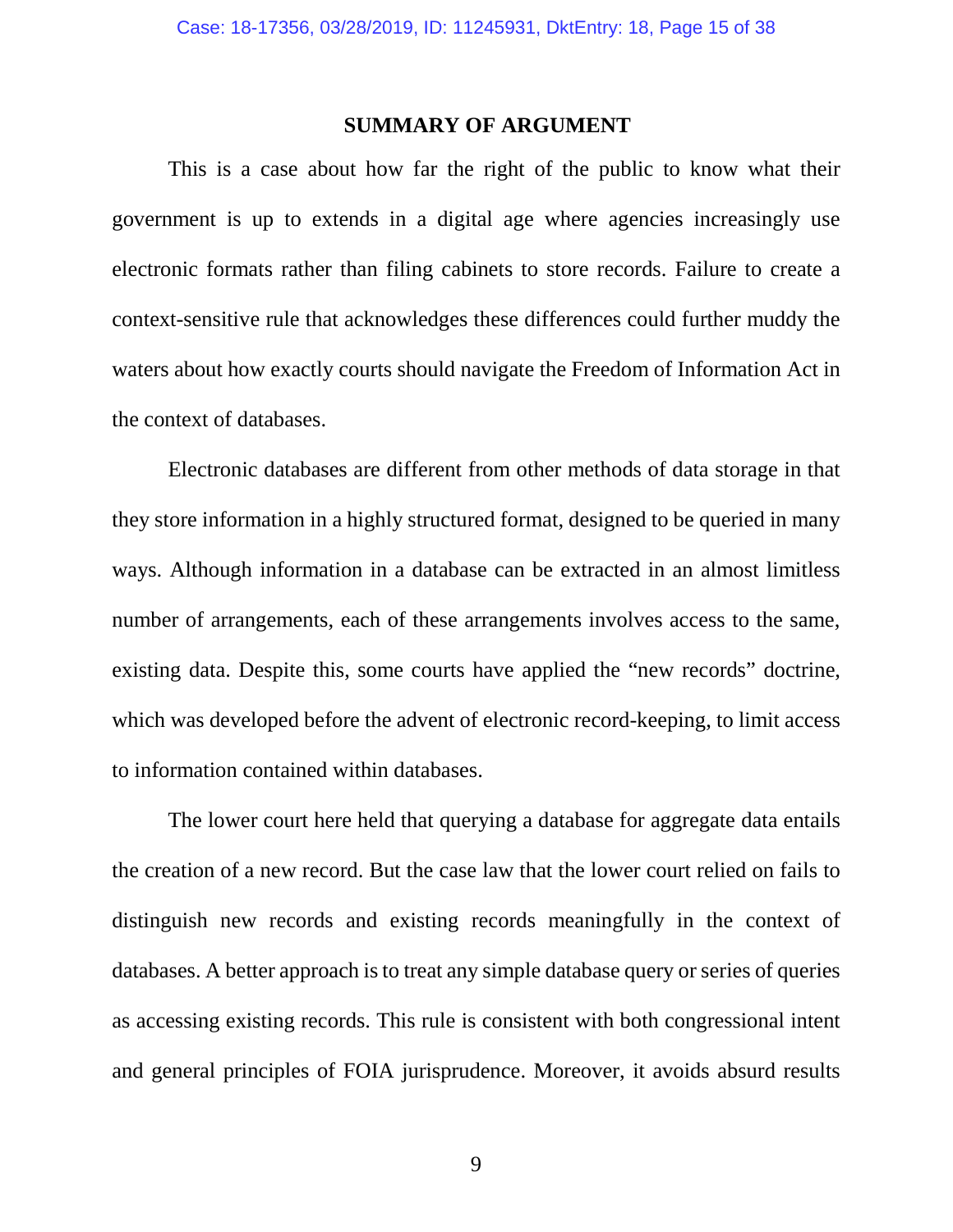that arise from drawing arbitrary distinctions between new and existing records in the database context and would not unduly burden agencies. *Amici*, therefore, urge this Court to reverse the lower court's decision, and draw a new line in the "new records" doctrine that better conforms to the way agencies actually use electronic databases.

## **ARGUMENT**

<span id="page-15-0"></span>Access to database totals may not, on its face, seem like the sexiest topic, even within the Freedom of Information Act. But database journalism is now fundamental to modern newsrooms, leading to impactful stories on police violence, disaster buyouts, and nursing home abuse.<sup>[2](#page-15-1)</sup> The nuances of exactly how journalists can request and use information from databases, governed by rules like the "new records" doctrine, has the potential to make or break efforts to hold the government accountable using its own data.

<span id="page-15-1"></span> <sup>2</sup> *Get The Data: Explore Data on All Police Shootings From the Nation's 50 Largest Local Police Departments*, VICE News (Dec. 10, 2017), https://news.vice.com/ en\_us/article/a3jjpa/nonfatal-police-shootings-data [https://perma.cc/AZ2H-A6PJ]; Robert Benincasa, *Search The Thousands Of Disaster Buyouts FEMA Didn't Want You To See*, NPR (Mar. 5, 2019), https://www.npr.org/2019/03/05/696995788/ search-the-thousands-of-disaster-buyouts-fema-didnt-want-you-to-see [https://perma.cc/343U-DSTS]; Daniel Simmons-Ritchie, *Still Failing the Frail: The Data and Records Behind Our Reporting and Our Database*, PennLive (Oct. 14, 2018), https://www.pennlive.com/midstate/2018/10/still\_failing\_the\_frail\_the\_da. html [https://perma.cc/5K7S-VC4T].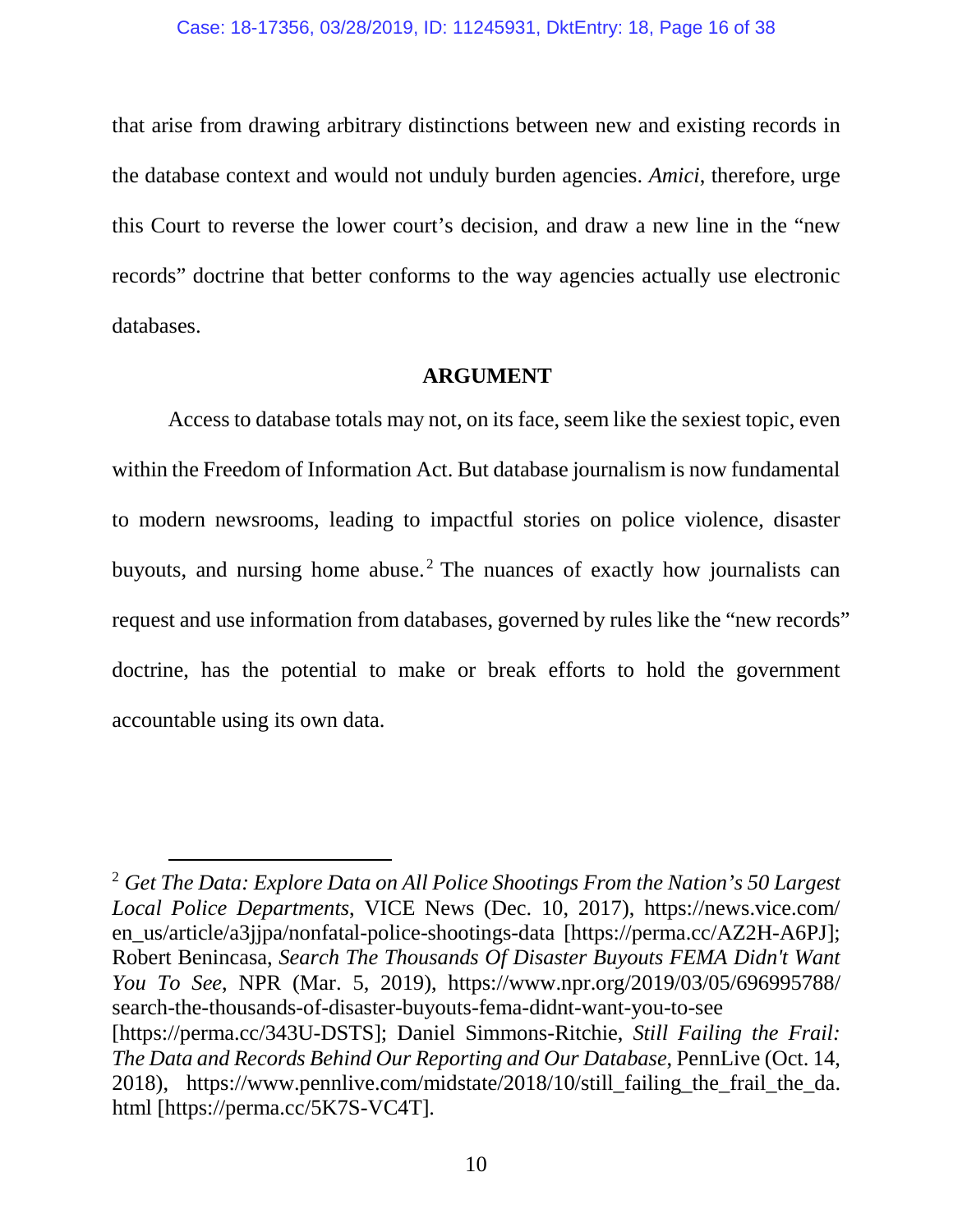The unique facts of this case make it the ideal vehicle for adoption of a brightline rule for the "new records" doctrine. Ordinarily, a person requesting public information through the Freedom of Information Act ("FOIA"), 5 U.S.C. § 552, could request non-aggregate data, run their own analysis, and avoid the "new records" doctrine entirely. However, below, the district court held that non-aggregate data from the federal Firearms Trace System ("FTS") database could not be disclosed under the Tiahrt Amendment, Pub. L. No. 112-55, 125 Stat. 552, 609-10 (2011). *See Ctr. for Investigative Reporting v. U.S. Dep't of Justice*, No. 17-CV-06557-JSC, 2018 WL 3368884, at \*9 (N.D. Cal. July 10, 2018). Since aggregate data from the FTS database could be released under the Tiahrt Amendment, the validity of the request at issue here—as interpreted by the district court—turns on whether a request for "aggregate data" constitutes the creation of a new record.

The district court ultimately held that the extraction of "aggregate data" from the FTS database would constitute the creation of a new record under FOIA. *See id.* at \*9–10. In doing so, the court drew a distinction between aggregate and nonaggregate data that is meaningless with regards to database structure and difficult to implement in the real world. If the court arrives at this question, *amici* respectfully urge the court to hold that any arrangement of information—that is, any record that can be retrieved from a database with a simple query or series of queries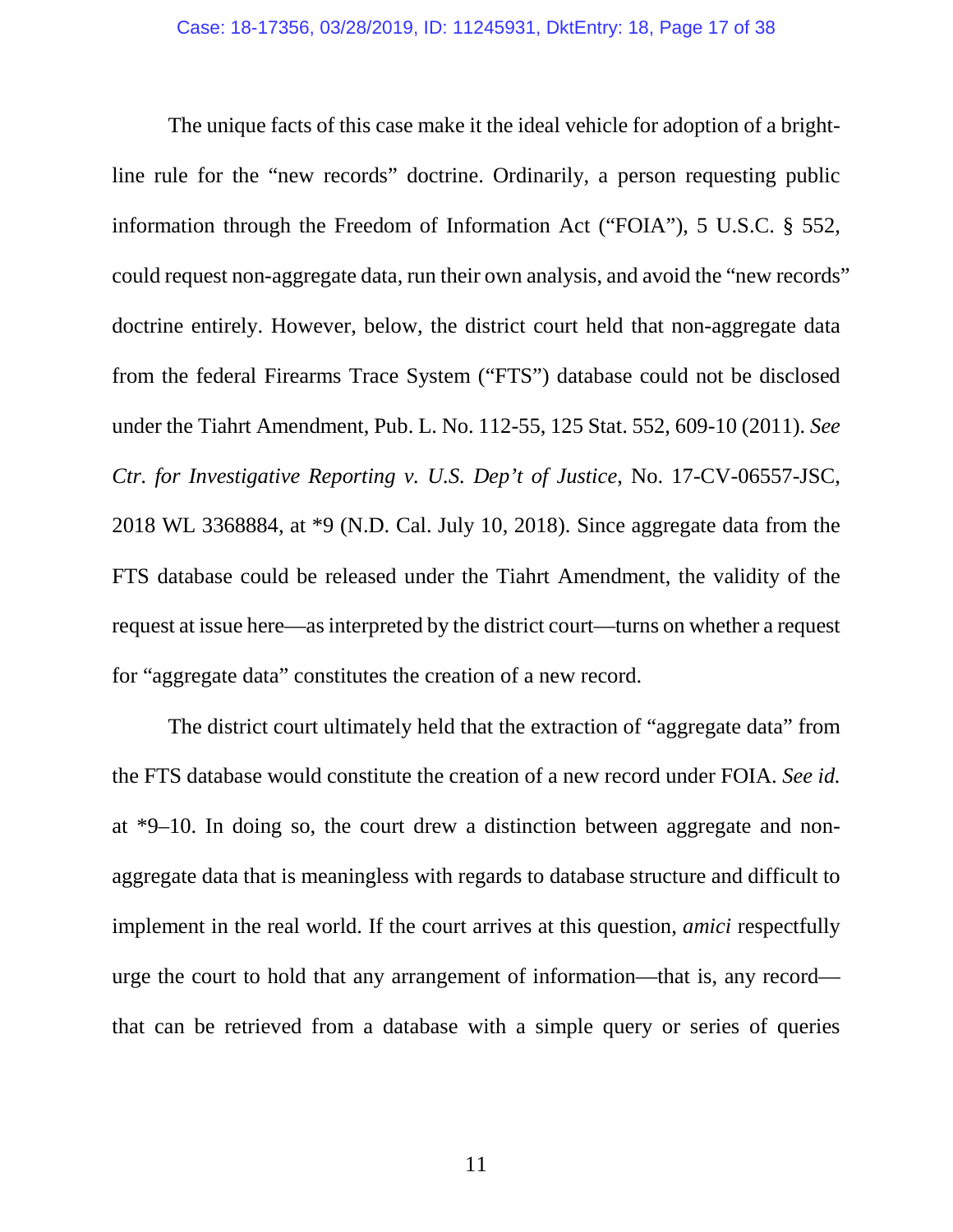constitutes an existing record for FOIA purposes. Adopting this rule would set forth a clear and workable standard in an otherwise murky area of law.

# <span id="page-17-0"></span>**I. The "new records" doctrine should be applied to databases in a contextsensitive manner.**

In concluding that the requesters were not entitled to aggregate data from the FTS database, the lower court applied the "new records" doctrine, which limits agencies' obligations to create new records in response to FOIA requests. This doctrine was originally developed in the age of paper and filing cabinets and only later extended to electronic records. As a result, courts must take care when applying the doctrine to modern records storage systems, especially databases.

## <span id="page-17-1"></span>**A. Databases have distinct characteristics that are relevant to the application of the "new records" doctrine.**

Records stored in databases are subject to FOIA, just like other agency records. *See Yeager v. Drug Enf't Admin.*, 678 F.2d 315, 322 (D.C. Cir. 1982). In some ways, though, databases behave differently than physical records or even other electronic records. Consider the classic example of paper records stored in a filing cabinet. A record is usually a document that contains information in a fixed form. That information cannot be restructured without expending time and effort. Likewise, each record is sorted into a single folder, and those folders are organized in a specific order. There is only one arrangement of records at a given time, and creating a new arrangement takes time and effort.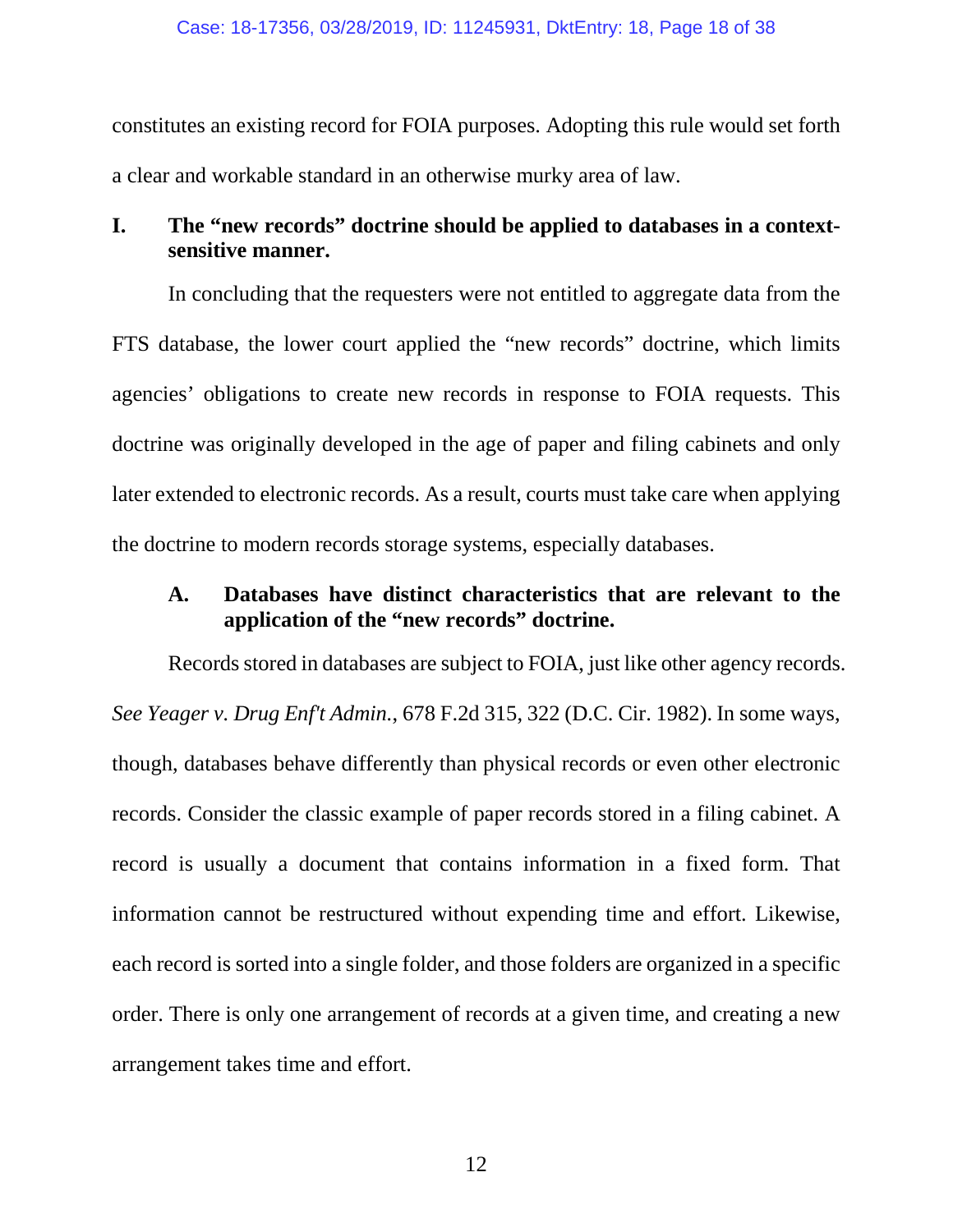Databases are different, in that they are designed to provide access to information in multiple different arrangements with minimal effort. Databases have this functionality because they store information in a highly structured, easily searchable form. As the United States District Court for the District of Columbia has explained,

A traditional FOIA search could include physically retrieving 1000 different paper forms or "records," each of which has been placed in a separate file, and each of which contains only one relevant paragraph. This would be analogous to (and much more difficult than) a computer "query search" for those paragraphs. If defendant has categorized its data by size of employer, for example, and the plaintiff's request can be retrieved by a single search or a simple series of searches, then the information exists in the form of parts of multiple "records."

*Thompson Pub. Grp., Inc. v. Health Care Fin. Admin.*, No. CIV. A. 92-2431-LFO,

1994 WL 116141, at \*2 (D.D.C. Mar. 15, 1994). The entire point of a database is to

bring these separate pieces of information together in different arrangements. Extracting these arrangements does not require any information to be added to the database—it only requires reading existing structural information.

To make this point clear, it is helpful to understand how databases store information. The FTS database at issue in the present case is, to the best of *amici*'s knowledge, built in Oracle, a relational database management system.<sup>[3](#page-18-0)</sup> In a typical

<span id="page-18-0"></span> <sup>3</sup> *See* RAND Corporation, *Strategies for Disrupting Illegal Firearms Markets*, 15 n.3 (2008), available at https://www.rand.org/content/dam/rand/pubs/ technical\_reports/2008/RAND\_TR512.pdf [https://perma.cc/N46A-KK8U] ("Since 1998, FTS has run on an Oracle® database and application platform . . . ."); John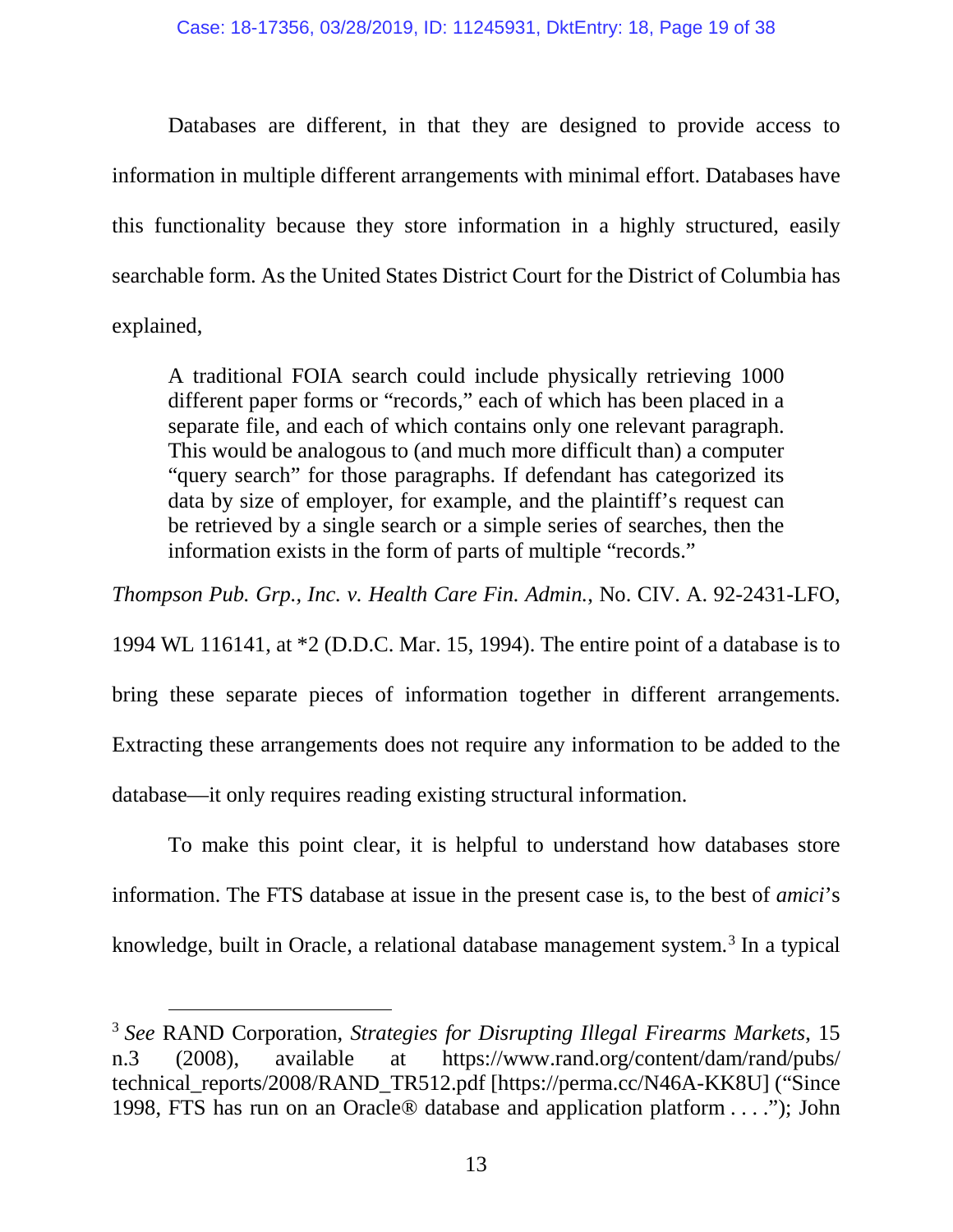#### Case: 18-17356, 03/28/2019, ID: 11245931, DktEntry: 18, Page 20 of 38

relational database, information is organized into tables, which are composed of rows and columns. The set of tables or other data structures that store information in a database are often referred to as the *database schema*. The database schema is sometimes referred to as the *physical model*, because it describes how information is broken down into discrete segments for physical storage on a computer.

The physical model of a database will often be different than the conceptual organization of the information stored in that database. Relational database management systems allow related information to be spread across multiple tables. *See Long v. U.S. Dep't of Justice*, 450 F. Supp. 2d 42, 48 (D.D.C. 2006), *order amended on reconsideration*, 457 F. Supp. 2d 30 (D.D.C. 2006), *amended*, 479 F. Supp. 2d 23 (D.D.C. 2007) ("In a relational database, information is subdivided into tables, and connections or linkages can be programmed between the tables, allowing the data maintained in one table to be related to the data stored in another.") The process of separating related information into multiple tables is called *normalization* and is an important practice that helps prevent errors from being introduced into the database. If a database is normalized, accessing a single conceptual "unit" of information may require retrieving information from multiple tables at once. What

 $\overline{a}$ 

Foley, *ATF's Gun Tracing System is a Dud*, InformationWeek (Mar. 13 2013, 12:12 PM), https://www.informationweek.com/applications/atfs-gun-tracing-system-is-adud/d/d-id/1109062 [https://perma.cc/Z4US-2SVN] ("[FTS] pulls together information from a variety of sources, mostly Oracle databases.").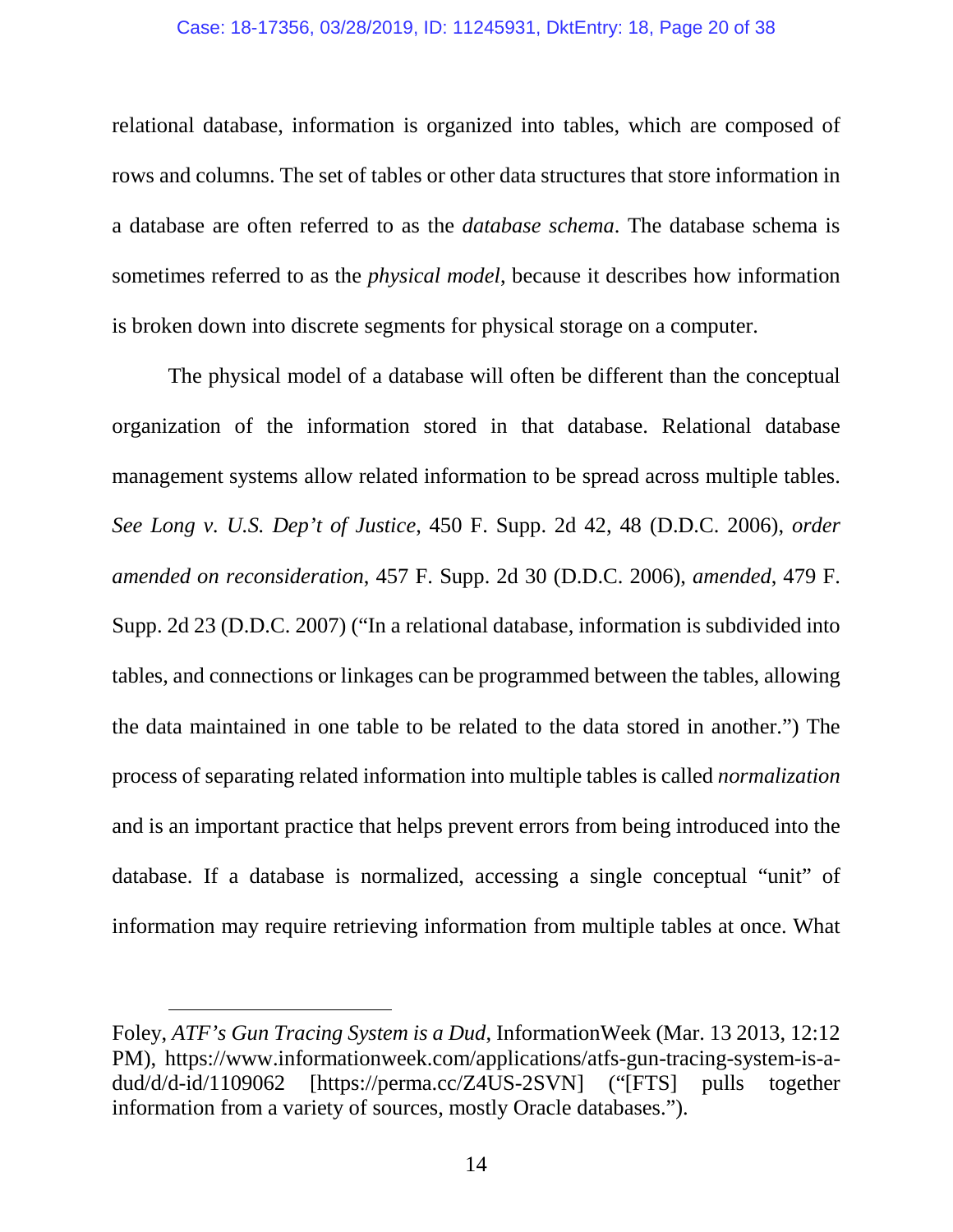### Case: 18-17356, 03/28/2019, ID: 11245931, DktEntry: 18, Page 21 of 38

this means is that a single conceptual arrangement of information—for example, an individual firearm trace—may never exist as a single discrete entity in the physical model of the database. Any one database can support a multitude of different arrangements of information.

Recreating a particular arrangement of information from the physical model of a database requires extracting related information and putting it together in a way that makes conceptual sense. This is done by running a *query* on the database. A query is an instruction that tells a database management system to select a specific subset of information from a database and return it in a particular arrangement.<sup>[4](#page-20-0)</sup> For example, in a relational database, a query specifies which rows and columns to extract from which tables, how they should be sorted, and whether they should be summed, averaged, counted, or otherwise manipulated. If the database is normalized, a query will also specify whether multiple tables should be joined together.

Returning to the analogy of papers in a filing cabinet, then, a database is like no filing cabinet that has ever existed. It is like a filing cabinet in which each document is broken down to the level of sentences and cross-referenced with every

<span id="page-20-0"></span><sup>&</sup>lt;sup>4</sup> There are other types of queries that instruct a database management system to insert, update, or delete data from a database, or to alter the structure of the tables, rows, columns, or other data structures that make up the database. Such queries are beyond the scope of FOIA, as they would require agencies to create, alter, or destroy records. For the purpose of this brief, *amici* use the term "query" to refer exclusively to queries that select information without changing the structure or contents of the database.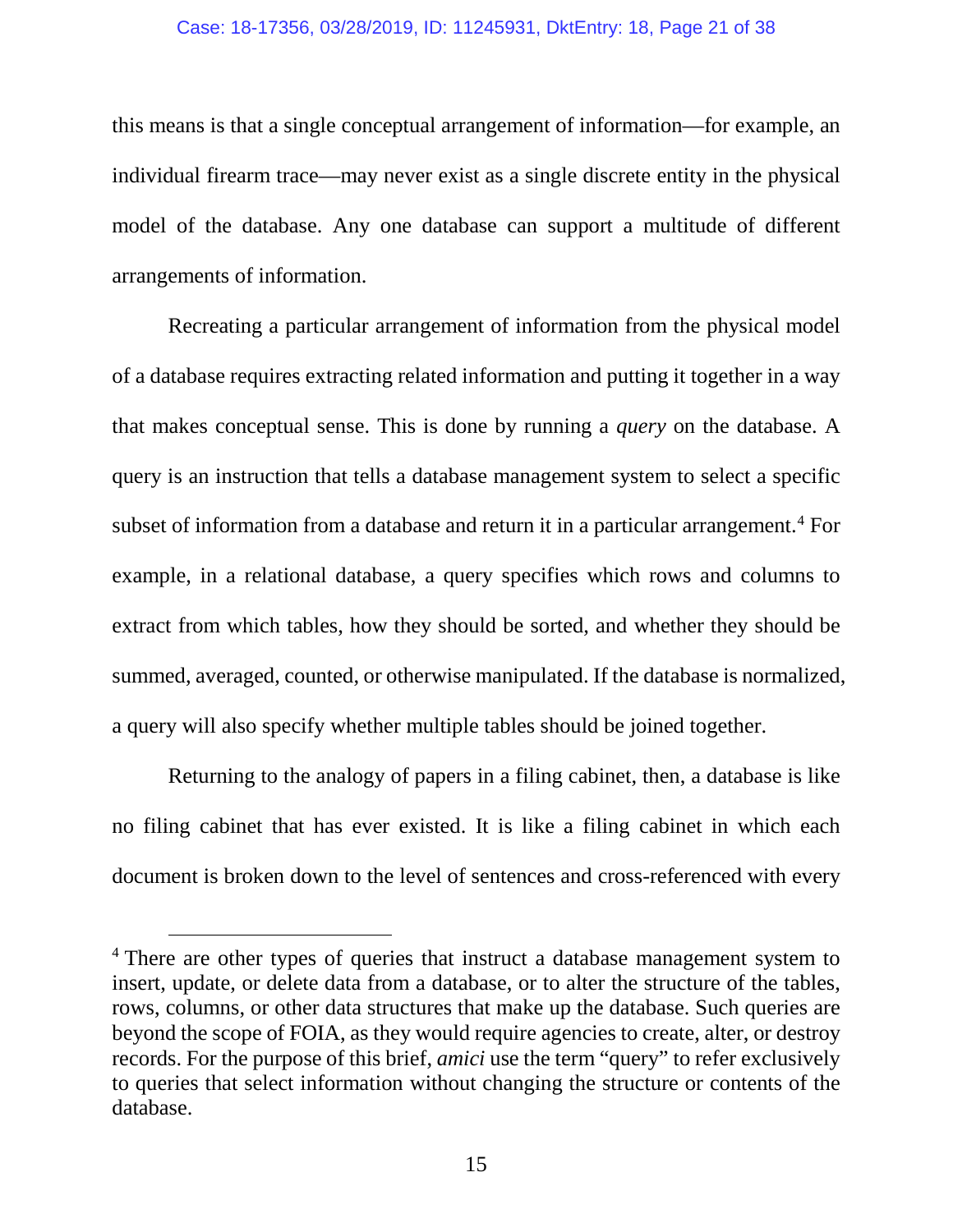other related document. Moreover, in order to open the filing cabinet, one must first specify which arrangement the documents should be presented in—at which point, the sentences will be rearranged. Indeed, databases may have more in common with the famed Room of Requirement at  $Hogwarts^5$  $Hogwarts^5$  than with how documents were stored on paper—except that databases are real, and have very real implications for access to records under FOIA.

# <span id="page-21-0"></span>**B. The "new records" doctrine arose before the widespread use of databases.**

Not found in the text of FOIA itself, the Supreme Court first articulated the "new records" doctrine in *NLRB v. Sears, Roebuck & Co.* in 1975, 421 U.S. 132, 162 (1975), stating that "[FOIA] only requires disclosure of certain documents which the law requires the agency to prepare or which the agency has decided for its own reasons to create." The Court did not expand on the rationale behind the exception, *id.* at 161–62, and neither did subsequent cases, *see, e.g.*, *Forsham v. Harris*, 445 U.S. 169, 186 (1980) (discussing *Sears*'s "new document" doctrine without speaking to the rationale); *Forsham v. Califano*, 587 F.2d 1128, 1136 (D.C. Cir. 1978) (applying the *Sears* test without further reasoning).

Seven years later in *Yeager v. DEA*, the D.C. Circuit read FOIA to cover electronic databases. *See* 678 F.2d 315, 321 (D.C. Cir. 1982). The court applied the

<span id="page-21-1"></span> <sup>5</sup> J.K. Rowling, *Harry Potter and the Order of Phoenix* 386–87 (First American Ed. 2003).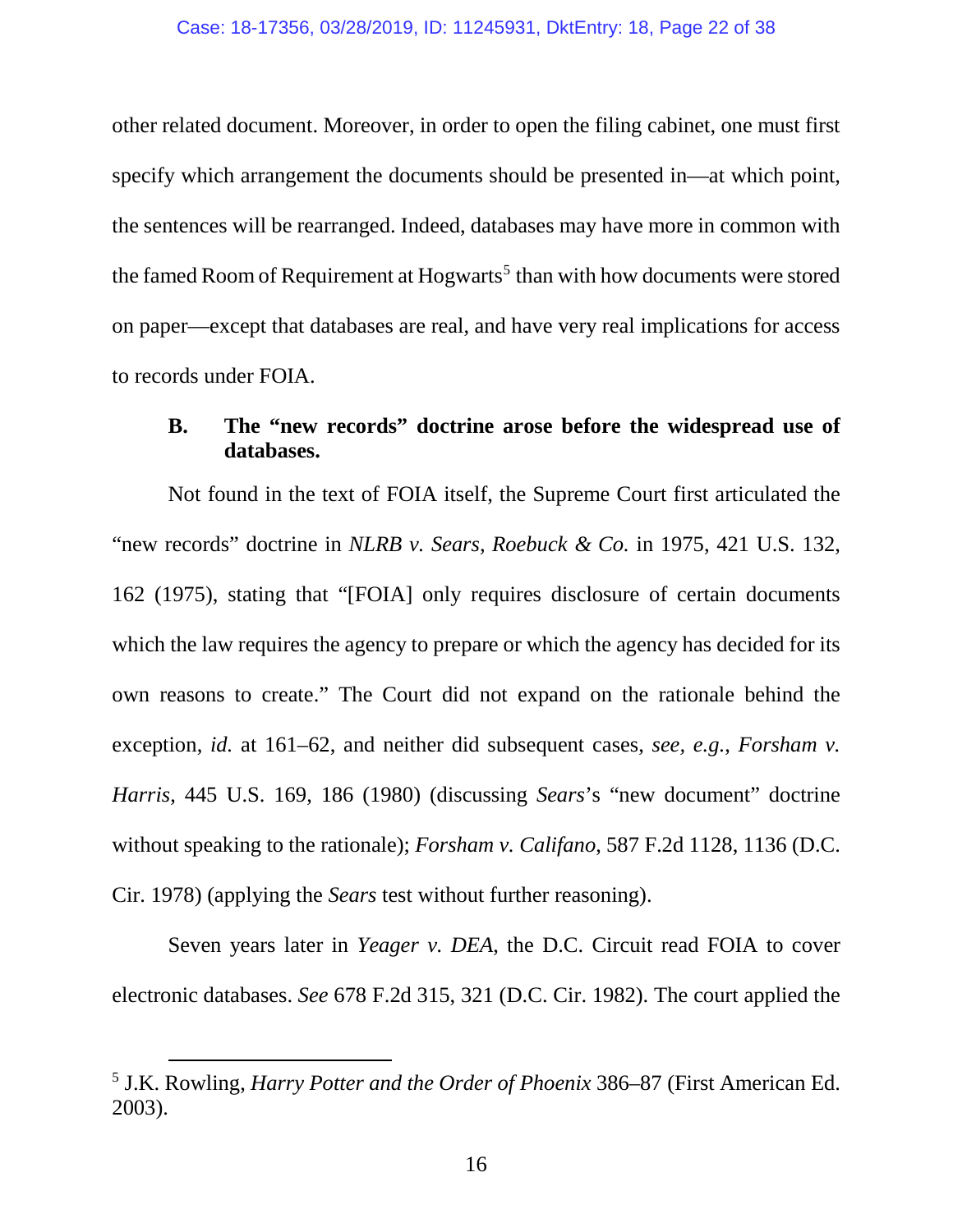#### Case: 18-17356, 03/28/2019, ID: 11245931, DktEntry: 18, Page 23 of 38

"new record" doctrine to electronic databases as well, regarding it as "well-settled." *Id.* It noted that "[a]lthough accessing information from computers may involve a somewhat different process than locating and retrieving manually-stored records, these differences may not be used to circumvent the full disclosure policies of the FOIA." *Id.* The court nevertheless held that "compacting" a database by deleting exempt materials would constitute creation of a new record. *Id.* at 322–23. In doing so, it relied on the assumption that Congress had not "intended any manipulation or restructuring of the substantive content of a record when it commanded agencies to 'delete' exempt information." *Id.* at 323.

This changed when Congress formally expanded FOIA to include records in "electronic format[s]" in the E-FOIA Amendments of 1996. Pub. L. No. 104-231, § 3, 110 Stat. 3048, 3049. In doing so, it acknowledged electronic databases as having a distinct structure in the FOIA context. *See* H.R. Rep. No. 104-795, at 22 (1996) ("Computer records found in a database rather than in a file cabinet may require the application of codes or some form of programming to retrieve the information."). Congress further explained that in light of the requirement for agencies to "make reasonable efforts to search for the records in electronic form or format," 5 U.S.C. § 552(a)(3), a search of an electronic database "would not amount to the creation of records." H.R. Rep. No. 104-795, at 22 (1996). Congress specifically noted that if an electronic search were to constitute creating a new record,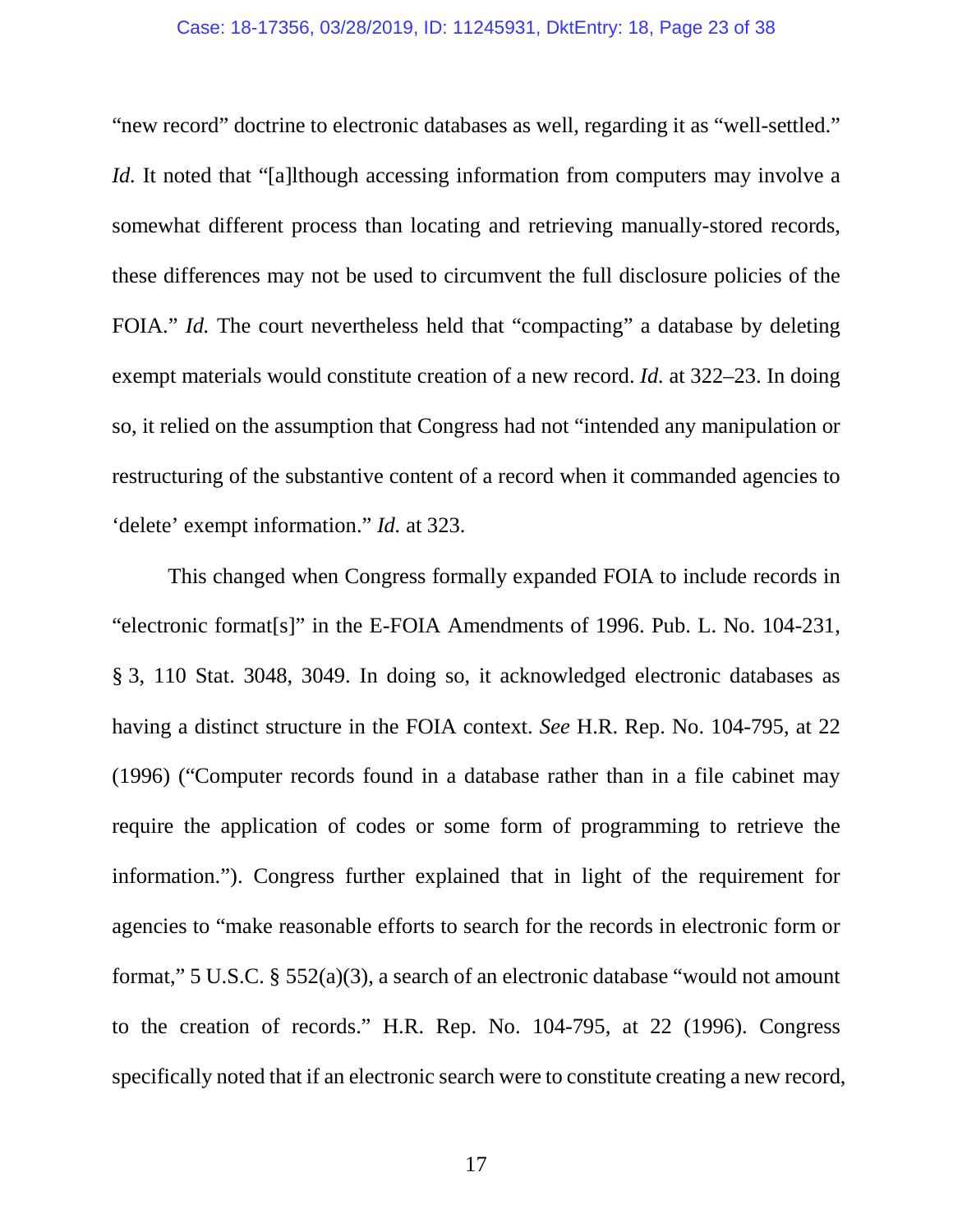#### Case: 18-17356, 03/28/2019, ID: 11245931, DktEntry: 18, Page 24 of 38

"it would be virtually impossible to get records maintained completely in an electronic format, like computer database information, because some manipulation of the information likely would be necessary to search the records." *Id.*

Court decisions about database-related FOIA requests have followed and expanded on Congress' view. *See* P. Stephen Gidiere III, *The Federal Information Manual* § 6.3 (2013) ("[C]ourts . . . have rejected [the view that automated searches are creating new records] and required agencies to conduct automated searches of their electronic databases."). In interpreting the E-FOIA Amendments, courts have held that "[t]he programming necessary to conduct [a] search [of a database] is a search tool and not the creation of a new record." *Schladetsch v. U.S. Dep't of HUD*, No. 99-0175, 2000 WL 33372125, at \*3 (D.D.C. Apr. 4, 2000). More recently, the United States District Court for the District of Columbia relied on the rationale behind the E-FOIA Amendments to hold that "sorting a pre-existing database of information to make information intelligible does not involve the creation of a new record." *Nat'l Sec. Counselors v. CIA*, 898 F. Supp. 2d 233, 270 (D.D.C. 2012).

# <span id="page-23-0"></span>**II. Correct application of the "new records" doctrine would treat database queries as accessing existing records.**

In the case below, the court applied the "new record" doctrine without careful consideration of the special characteristics of databases described above. As a result, it adopted a distinction that does not reflect the realities of modern record-keeping. *Amici* urge this Court to reverse that decision and hold that when a simple query or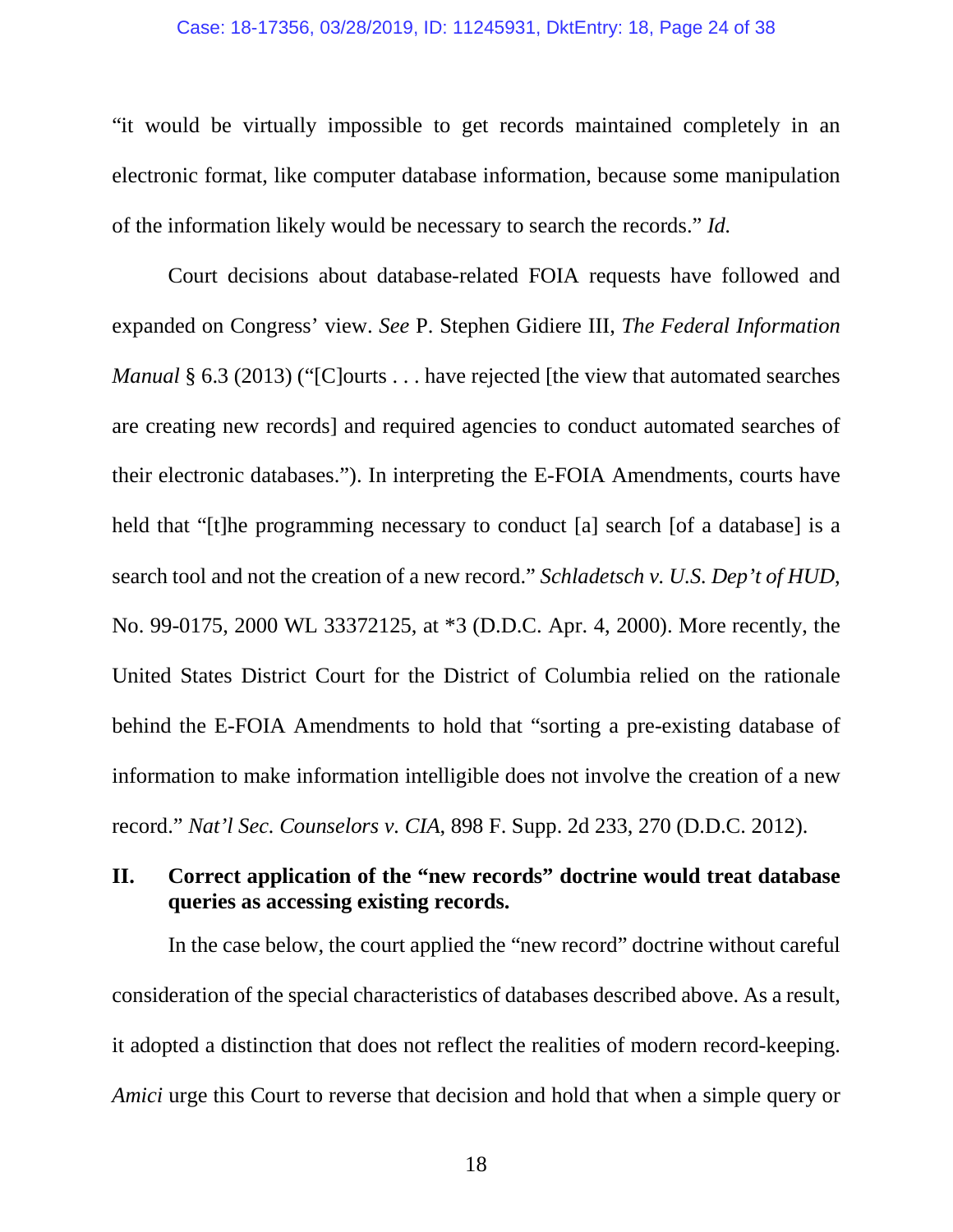#### Case: 18-17356, 03/28/2019, ID: 11245931, DktEntry: 18, Page 25 of 38

set of queries is used to access information already available in a database, the resulting arrangement of data constitutes an existing record. This approach is most consistent with the E-FOIA Amendments, judicial interpretations of FOIA, and the Department of Justice's own guidance. Moreover, this approach avoids unworkable results that would otherwise arise if requesters, agencies, and courts were required to distinguish between queries that access existing records and queries that create new records.

# <span id="page-24-0"></span>**A. Courts have failed to meaningfully distinguish between new records and existing records in the database context.**

While there is consensus that searching and sorting data in a database does not constitute the creation of a new record, *see Nat'l Sec. Counselors*, 898 F. Supp. 2d at 270, courts have held that other database functions do. These distinctions are arbitrary and do not reflect the unique characteristics of databases.

For example, some courts have held that requests for a list or index of data in a database—as opposed to the data points themselves—constitute the creation of a new record and are thus not mandated by FOIA. The content-index distinction appears to have been first introduced in *People for American Way Foundation v. U.S. Department of Justice*, 451 F. Supp. 2d 6, 15 (D.D.C. 2006). In that case, the plaintiff requested records that could be located using the federal PACER database. *Id.* at 9. In dicta, the court explained what would have happened if the plaintiff had not asked for the records themselves, but had instead requested the list of results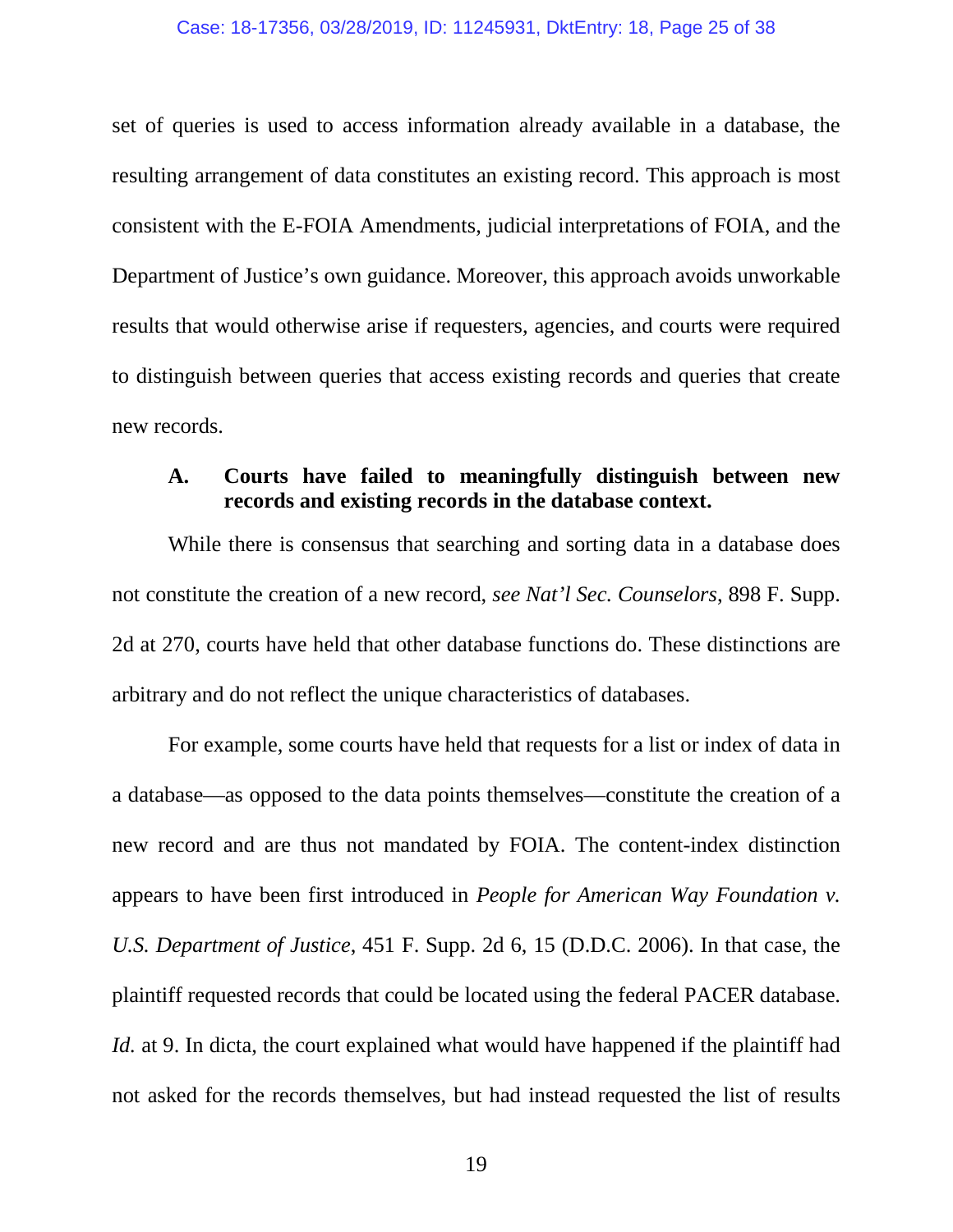from PACER. *Id.* at 15. Noting that PACER was an "outside database," the court stated that "if plaintiff sought only a list of records returned from the PACER search, [since] the list was not previously created or obtained by the agency . . . an order that defendant produce such a list would be tantamount to requiring defendant to create an agency record-something that FOIA does not mandate." *Id.*

Later, in *National Security Counselors v. CIA*, the same court extended the dicta in *American Way* to an internal agency database. 898 F. Supp. 2d at 271–72. The court admitted that the distinction between searching databases and creating new records was "somewhat muddled." *Id.* at 270. It nevertheless attempted to draw a distinction between producing "particular points of data" on one hand and producing "listing or index" of a database on the other. *Id.* at 271. The former, the court held, was required under FOIA because the individual data points were "the records themselves," but the latter would require the creation of a new record. *Id.* at 271. Confusingly, though, the example the court gave of a request that would require the creation of a new record was "a database listing of the first 100 FOIA requests filed in Fiscal Year 2012," *id.*, a request that would appear to only require searching and sorting the information in the database. *See infra* Part II.C.

The content-index distinction outlined in *National Security Counselors* has found traction outside of the database context. *See, e.g.*, *Johnson v. CIA*, 330 F. Supp. 3d 628, 642–43 (D. Mass. 2018); *Landmark Legal Found. v. U.S. Dep't of Justice*,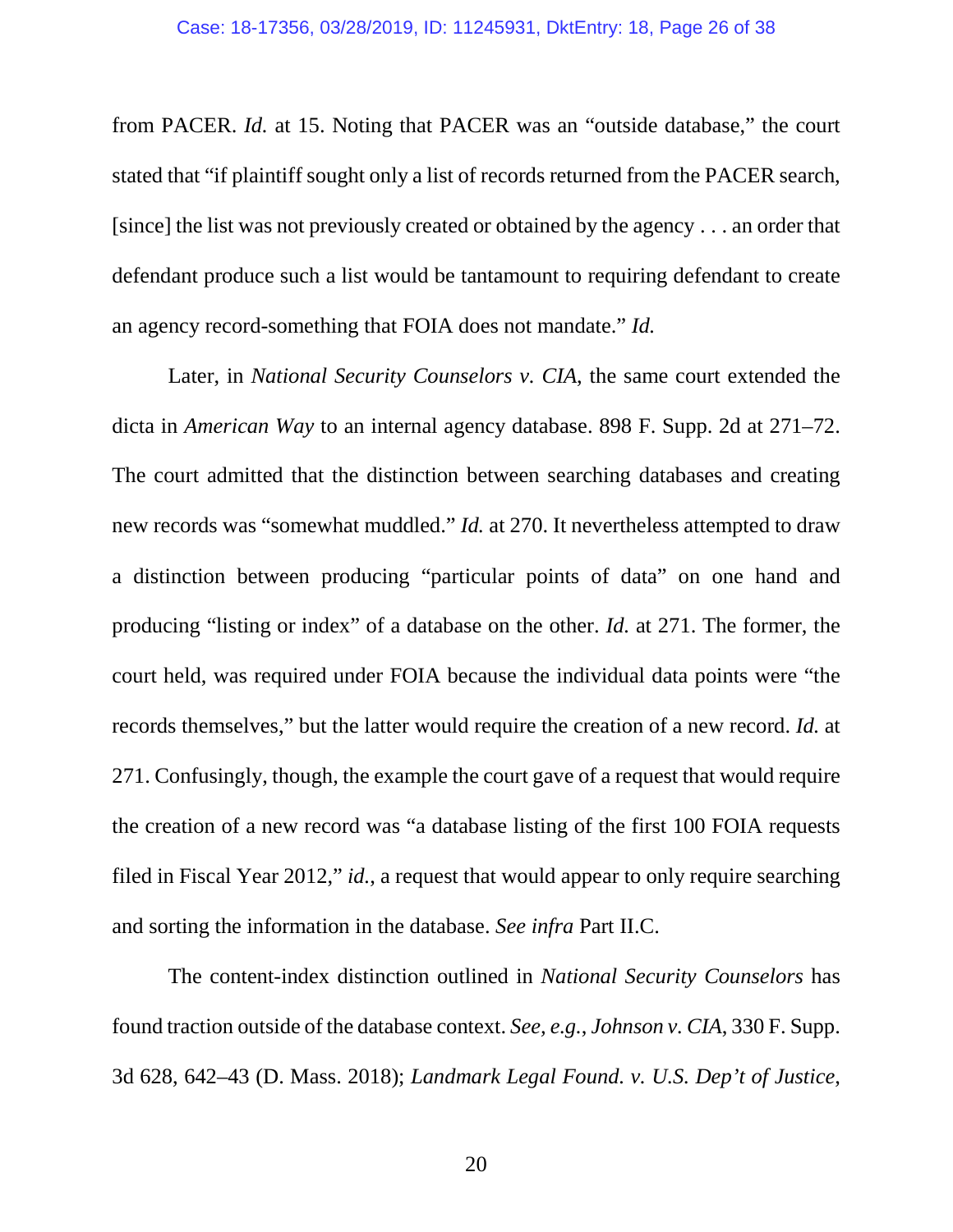211 F. Supp. 3d 311, 318 (D.D.C. 2016); *Tereshchuk v. Bureau of Prisons*, 67 F. Supp. 3d 441, 451–52 (D.D.C. 2014), *aff'd sub nom. Tereshchuk v. Bureau of Prisons, Dir.*, No. 14-5278, 2015 WL 4072055 (D.C. Cir. June 29, 2015). But state courts that have used *National Security Counselors* as persuasive authority have noted that the distinction between content and index is arbitrary and difficult to apply to databases in practice. *See, e.g.*, *Am. Civil Liberties Union v. Arizona Dep't of Child Safety*, 240 Ariz. 142, 150 (Ct. App. 2016) ("We acknowledge that distinguishing between searching an electronic database and creating a new record that compiles previously un-compiled information about information may be a difficult task."). The case currently before this Court represents an important opportunity to clarify this murky doctrinal area.

## <span id="page-26-0"></span>**B. Accessing a particular arrangement of information by querying a database does not amount to creation of a new record.**

The view that database queries in general involve accessing existing records, rather than creating new records, is consistent with FOIA jurisprudence. FOIA obligates an agency "to provide access to those [records] which it in fact has created and retained." *Kissinger v. Reporters Comm. for Freedom of the Press*, 445 U.S. 136, 152 (1980); *Yeager*, 678 F.2d at 321. When an agency chooses to store information in a database, it is choosing to keep that information in a highly structured format that can be queried in many ways. That, in essence, is the entire point of keeping information in a database: the agency does not need to commit to a particular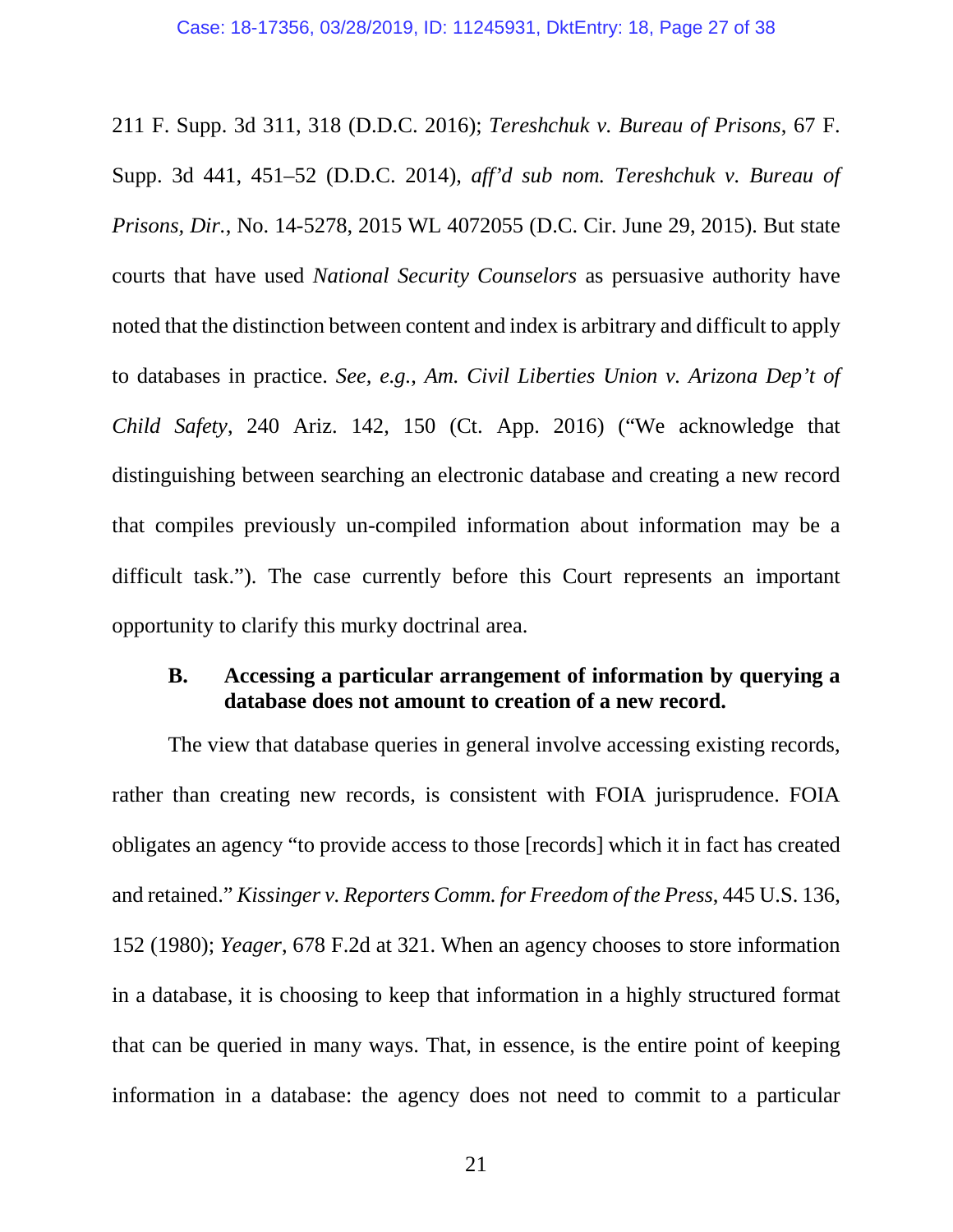#### Case: 18-17356, 03/28/2019, ID: 11245931, DktEntry: 18, Page 28 of 38

arrangement of information. Rather, it has a multitude of different arrangements at its fingertips, each of which is in the agency's "possession or control." *Kissinger*, 445 U.S. at 152. To say that some of these available arrangements "have been *in fact* obtained" by the agency, *Forsham*, 445 U.S. at 186, but that others have not, would amount to arbitrary line-drawing.

Nor does this approach conflict with the rule that "FOIA imposes no duty on the agency to create records." *Id.* Creation of a new record occurs when an agency produces information that is not already affixed in an existing record. *See, e.g.*, *Sears*, 421 U.S. at 161–62 (agency not required to draft explanatory material); *Tereshchuk*, 67 F. Supp. 3d at 451–52 (agency not required to add additional detail to existing records). On the other hand, a query that extracts a particular arrangement of information from data already affixed in a database does not constitute creation of a new record. The creation of a new record happens when data is added to a database. A query simply extracts that information in a usable, if potentially novel, form. *See Schladetsch*, 2000 WL 33372125, at \*3 ("The fact that the agency may have to search numerous records to comply with the request and that the net result of complying with the request will be a document the agency did not previously possess is not unusual in FOIA cases, nor does this preclude the applicability of the Act.").

Treating database queries as accessing existing records, rather than creating new records, is also consistent with the Department of Justice's own guidance. In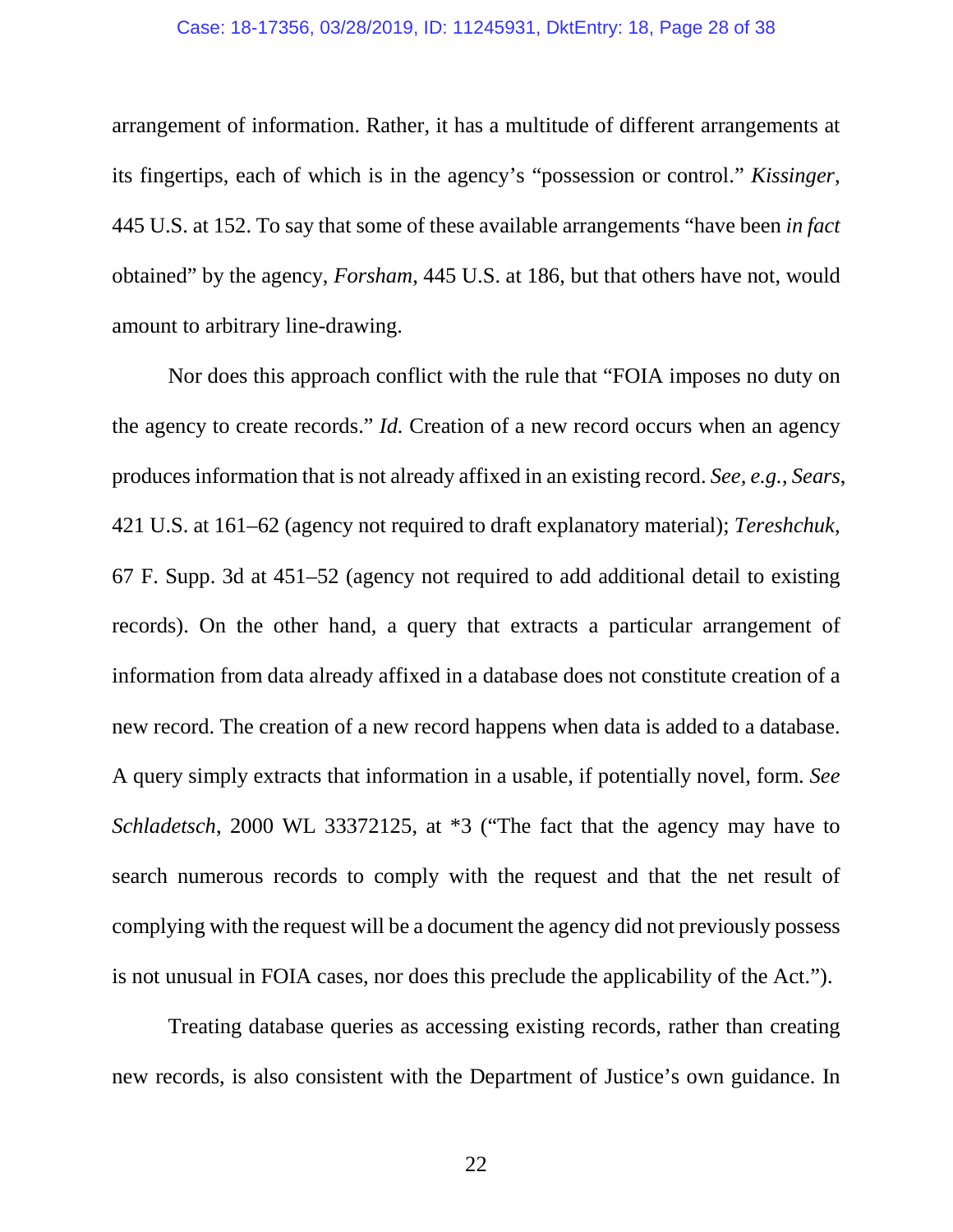discussing when it is appropriate to subdivide a document into constituent records,

the Department provides the following example:

[I]f a document consists of a list of summaries of complaints against immigration judges organized by the name of each judge, and the subject of the FOIA request is "complaints against all immigration judges" then the entire document is the "record" for purposes of that FOIA request because the entire document is a "collection or grouping of information" on the subject of the request. Conversely, if the FOIA request specifically concerns "complaints against Judge Smith," then only the complaint summaries concerning Judge Smith would constitute the "record" for purposes of that FOIA request, as only those portions would be the "collection or grouping of information" on Judge Smith.

Office of Information Policy, *Defining a "Record" Under the FOIA*, U.S. Dep't of

Justice (last updated Feb. 15, 2017) [hereinafter "*OIP Guidance*"]. [6](#page-28-0) Nowhere in this

example or the remaining guidance does the OIP suggest that subdividing a multi-

subject document into discrete records constitutes the creation of new records.

The same reasoning applies to queries run on a database. A query extracts the portions of a database that constitute a "collection or grouping of information" matching the given criteria. A query may return a result set that happens to exactly match a grouping of data that is defined in the database schema, such as a table, row, or column. However, a query may also return a result set that matches a conceptual grouping of information that is not explicitly defined in the database schema. This

<span id="page-28-0"></span>6 *Available at* https://www.justice.gov/oip/oip-

guidance/defining\_a\_record\_under\_the\_foia [https://perma.cc/VA6G-JXMJ].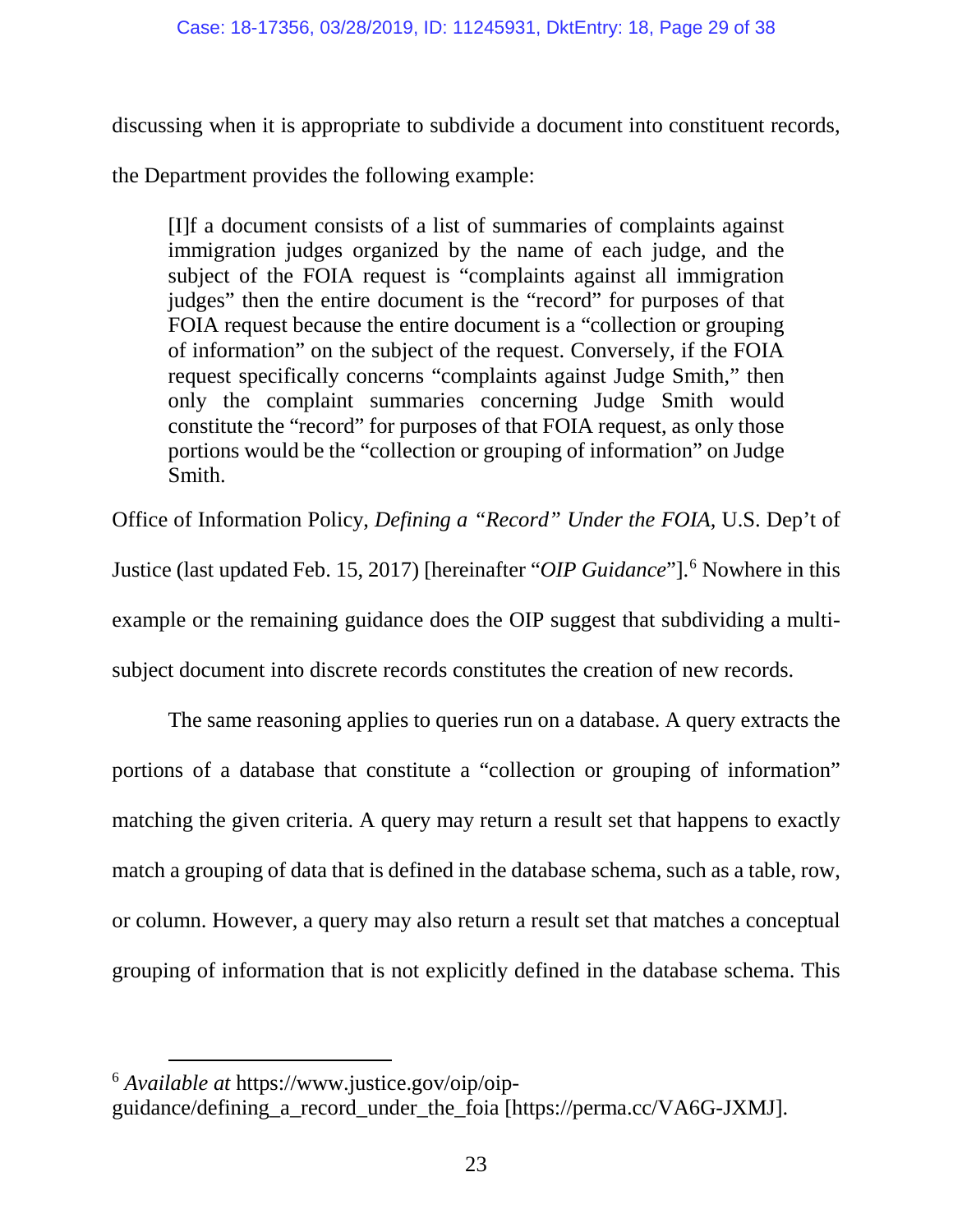#### Case: 18-17356, 03/28/2019, ID: 11245931, DktEntry: 18, Page 30 of 38

could be the case when a database is normalized, and a query combines information that is spread across multiple tables. It could also be the case when a query returns aggregated data, such as the sum, average, or count of multiple rows or columns. In either case, the fact that a particular result set is not explicitly defined in the database schema does not mean that result set is a "new" record for the purposes of FOIA. Rather, any query that organizes existing information in a database into a "collection or grouping" should be treated as the retrieval of existing records.

Defining records in this way does not foreclose other potential interpretations of records. The OIP Guidance provides that "[t]he nature of a FOIA 'record' is defined by both the content of a document *and* the subject of the request." *Id.* (emphasis in original). Applying this guidance to a database such as the FTS, it is apparent that in the context of some requests the entire database should be treated as a single record. This would be appropriate when the subject of the request is broad enough to encompass the subject matter of the database generally. *Id.* (noting that an "entire document is [a] 'record' for purposes of [a] FOIA request [when] the entire document is a 'collection or grouping of information' on the subject of the request").

But databases are also good candidates for subdivision into constituent records when a request is more narrowly defined. As explained in Part I.A, *supra*, databases store information in a highly structured format that is easily divided and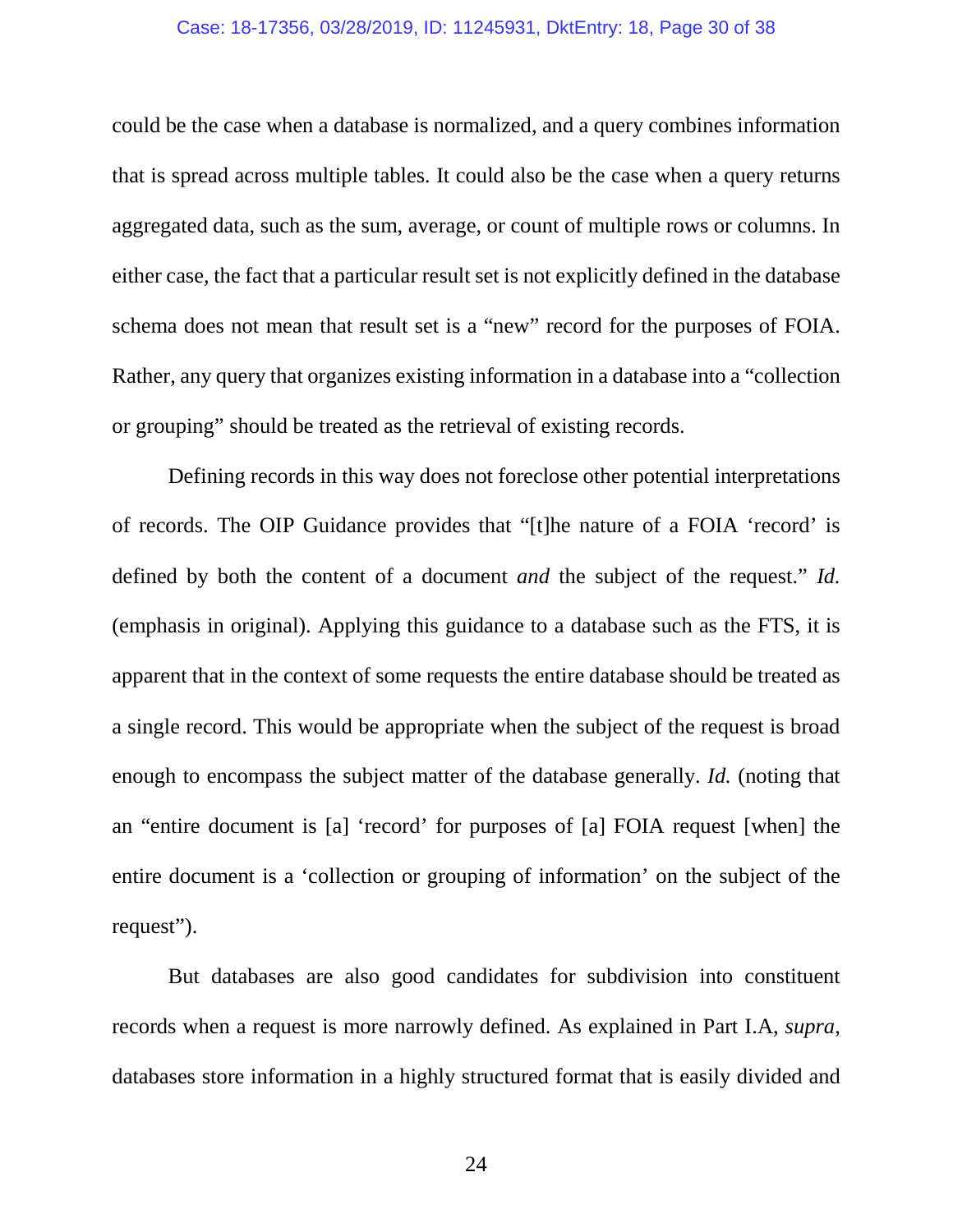#### Case: 18-17356, 03/28/2019, ID: 11245931, DktEntry: 18, Page 31 of 38

recombined into a variety of arrangements. See *OIP Guidance* (explaining that subdivision of a record would be appropriate where record "readily lent itself to division according to [the] criterion [in the request]"). Thus, just as "an entire string of emails, a single email within a string of emails, or a paragraph within a single email could potentially constitute a 'record' for purposes of the FOIA," *id.*, so could an entire database or particular subset of data within a database. Approaching queries as methods of retrieving records in the context of a request like CIR's is most consistent with the Department of Justice's own recommendation that agencies take "fine-tuned, content-based approach to the decision" of what constitutes a record, "irrespective of the physical attributes" of how the record is stored. *Id.*

## **C. Treating queries as accessing existing records avoids absurd results.**

<span id="page-30-0"></span>As described above, some courts have attempted to distinguish between queries that access existing records and queries that create new records. *See, e.g.*, *Nat'l Sec. Counselors*, 898 F. Supp. 2d at 270–71. This amounts to holding that some arrangements of the information stored in a database already exist, but other arrangements of the same information are "new." For the reasons stated above, this undertaking fundamentally misapprehends the nature of information stored in databases and how that information is accessed. Moreover, it inevitably leads to absurd results.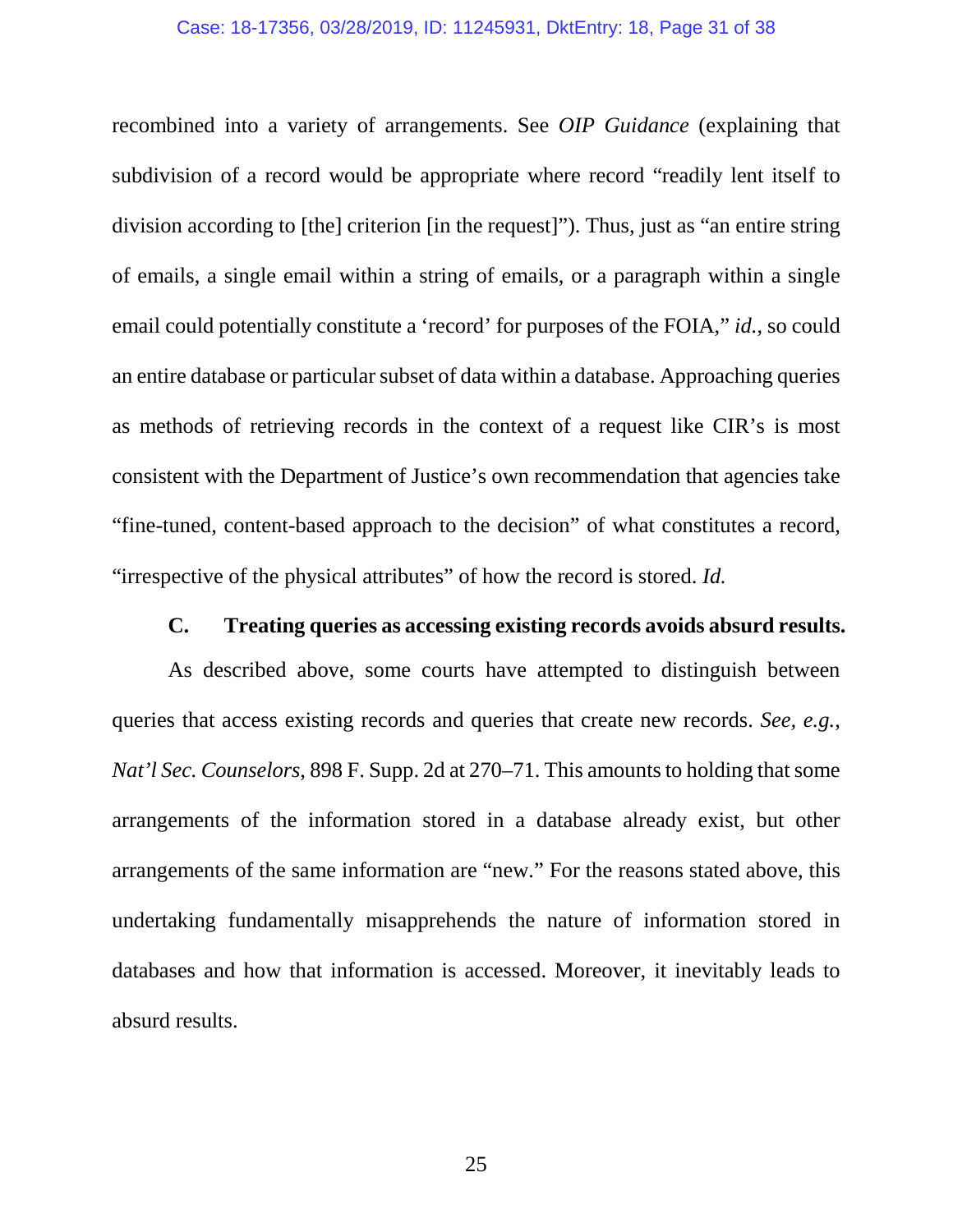At the most basic level, a court might distinguish existing records from new records by only requiring agencies to turn over arrangements of information that have been extracted from a database and stored in some other format. However, this would effectively cut off access to all records stored in databases, rendering the E-FOIA Amendments moot. Such an approach would also conflict with the general rule that FOIA is to be construed broadly to provide access to records. *See U.S. Dep't of State v. Ray*, 502 U.S. 164, 173 (1991). Therefore, FOIA demands something more than release of records that have previously been extracted from a database.

Alternatively, a court might hold that FOIA requires agencies to release the record created by any query that had already been run on a database, but not to create new queries. This approach is problematic, though, because databases do not necessarily store a complete history of all queries that have even been run. Therefore, this solution would actually create *more* work for agencies, by requiring them to log each query that is run against a database.

Some courts have held that queries constitute the creation of new records if they involve "analysis," "research," or the generation of an "index." *See Nat'l Sec. Counselors*, 898 F. Supp. 2d at 269–70; *People for Am. Way*, 451 F. Supp. 2d at 15; *Thompson Pub. Grp.*, 1994 WL 116141, at \*2. For example, the court in *National Security Counselors* held that although "searching or sorting an electronic database is clearly not the creation of a record under the FOIA," a query seeking "a database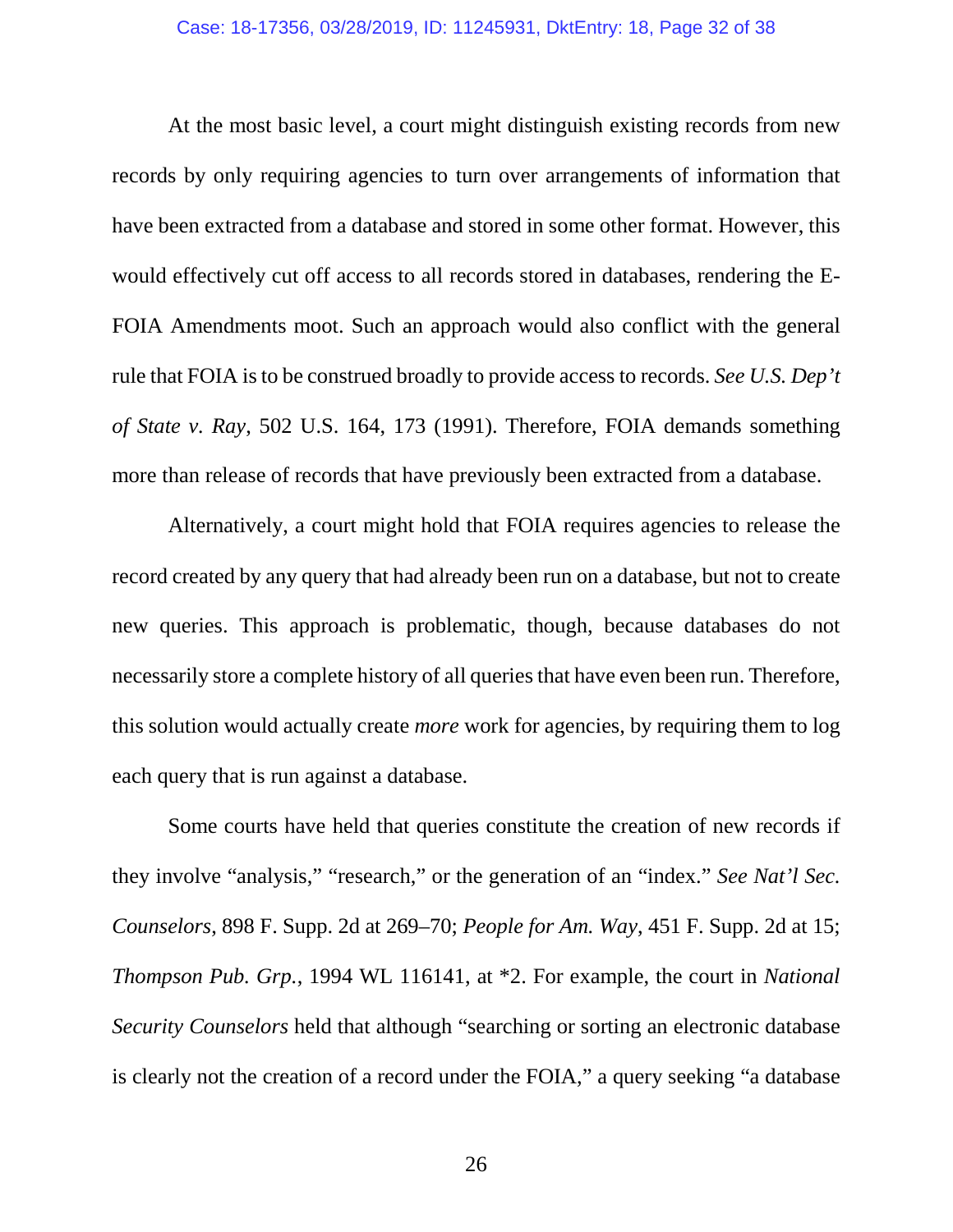#### Case: 18-17356, 03/28/2019, ID: 11245931, DktEntry: 18, Page 33 of 38

listing of the first 100 FOIA requests filed in Fiscal Year 2012" would nevertheless amount to the creation of a new record. 898 F. Supp. 2d at 271.

In database terms, however, that request is nearly identical to a search. Consider a simple database that contains a table called "Requests" with a column called "Date" that recorded the date on which a request was filed. A query to find all of the requests for 2012 would look something like this:

```
SELECT * FROM Requests WHERE YEAR(Date)= 2012
```
This is a simple search, and would "clearly" not constitute the creation of a new record under the reasoning of *National Security Counselors*. The query the court found objectionable, though, would look almost identical:

SELECT \* FROM Requests WHERE YEAR(Date)= 2012 ORDER BY Date LIMIT 100

The addition of a single clause at the end of the query would be sufficient to extract the requested arrangement of data. The same is true of aggregate data. The query to extract the number of requests per year would look something like this:

SELECT COUNT(\*) FROM Requests GROUP BY YEAR(Date)

As these examples show, there is simply no meaningful difference in complexity between a search query and a query that produces an index or aggregate results.

Finally, technical distinctions between types of queries could needlessly complicate the FOIA process. For example, a court might rule that only queries that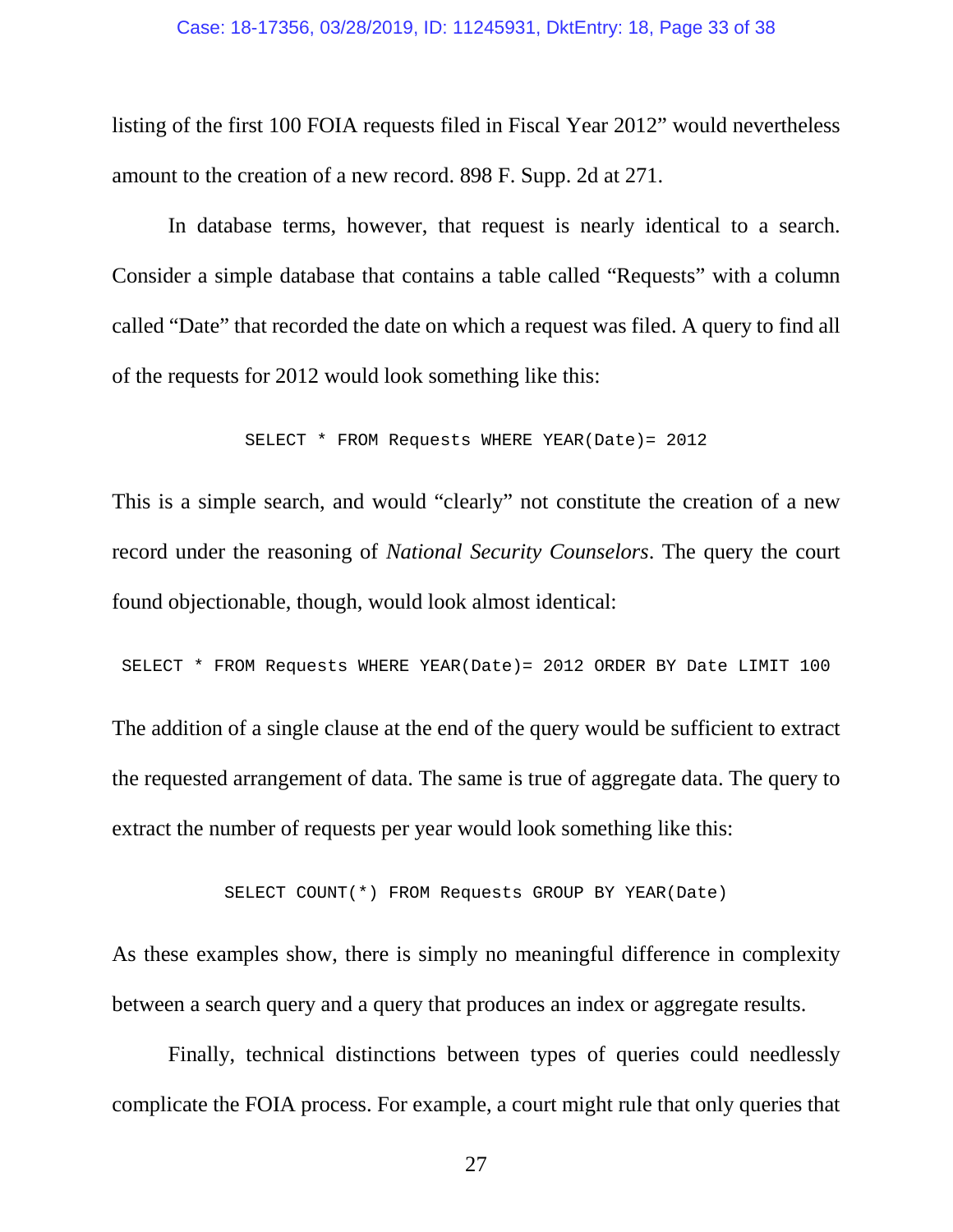#### Case: 18-17356, 03/28/2019, ID: 11245931, DktEntry: 18, Page 34 of 38

return whole tables, rows, or columns are required under FOIA. But in the case of a normalized database, returning a single record may require querying across multiple tables. Would this be required under FOIA, or would joining multiple tables constitute creation of a new record? Technical rules like this would require FOIA requesters to understand in detail the inner workings of an agency database in order to make appropriate requests, and require courts to make factual determinations about the structure of agency databases to resolve FOIA disputes. Such an outcome would be detrimental to the entire FOIA process.

# <span id="page-33-0"></span>**III. Treating queries as accessing existing records does not inappropriately expand the obligations of agencies under FOIA.**

If a query constitutes accessing an existing record, then agencies are required to run queries against databases in their possession when conducting a search pursuant to a FOIA request. However, just as "[t]he type of storage system in which the agency has chosen to maintain its records cannot diminish the duties imposed by the FOIA," *Yeager*, 678 F.2d at 321, "the fact that the requested information could be compiled by using information in an agency's database should not expand an agency's duty under the FOIA." *Thompson Pub. Grp.*, 1994 WL 116141, at \*1. Accordingly, *amici* note two important limitations on an agency's duty to produce records by querying a database.

First, under the approach advanced by *amici*, agencies would not be required to run queries that incorporate information that is not already part of the database, as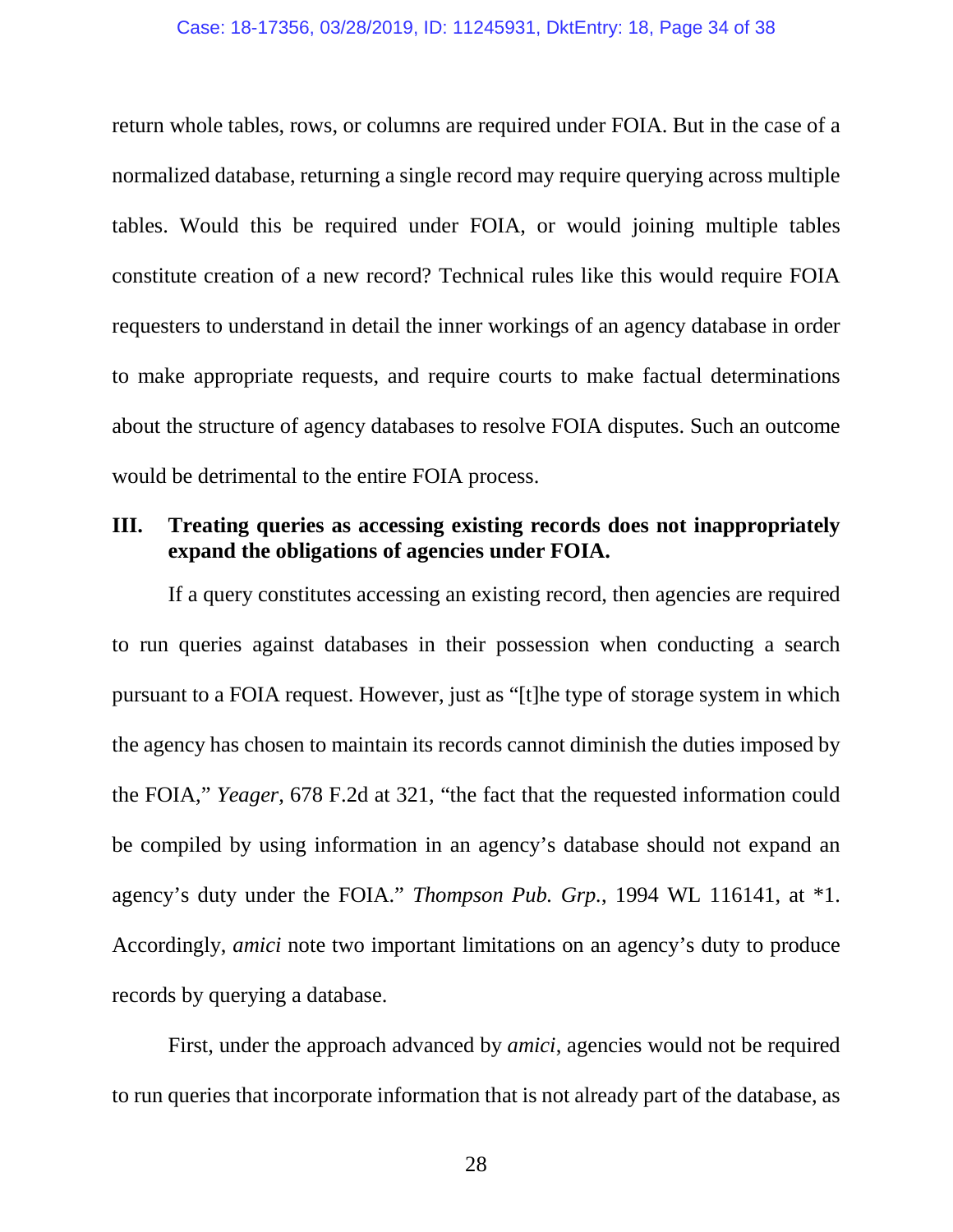#### Case: 18-17356, 03/28/2019, ID: 11245931, DktEntry: 18, Page 35 of 38

doing so would in fact entail the creation of a new record. For example, assume that instead of requesting gun traces aggregated by year, the appellant here had requested the number of gun traces that involved violent crimes. If the FTS database included a field to indicate whether a particular crime was violent, such a request would have to be fulfilled, as doing so would amount to querying the database for an existing record. If, however, there was no such field in the database, the agency could not be compelled to add it, as doing so would entail the creation of a new record.

Second, agencies would not be required to run queries that create an unreasonable burden on the agency. It is a long-standing rule that "FOIA does not require an agency to conduct what amounts to an unreasonably burdensome search in response to a request." *People for Am. Way*, 451 F. Supp. 2d at 12. This rule applies in the database context as well. Of course, one of the purposes of storing information in a database is that highly precise queries can be carried out with minimal effort. *See Nat'l Sec. Counselors*, 898 F. Supp. 2d at 272 (noting that querying a database may result in overall lower burden on the agency than producing the entire database). Unreasonably burdensome queries are therefore unlikely. However, it remains the case that if an agency can demonstrate that a particular database query would create an unreasonable burden, due to the complexity of the query or some other factor, then the agency need not run that query.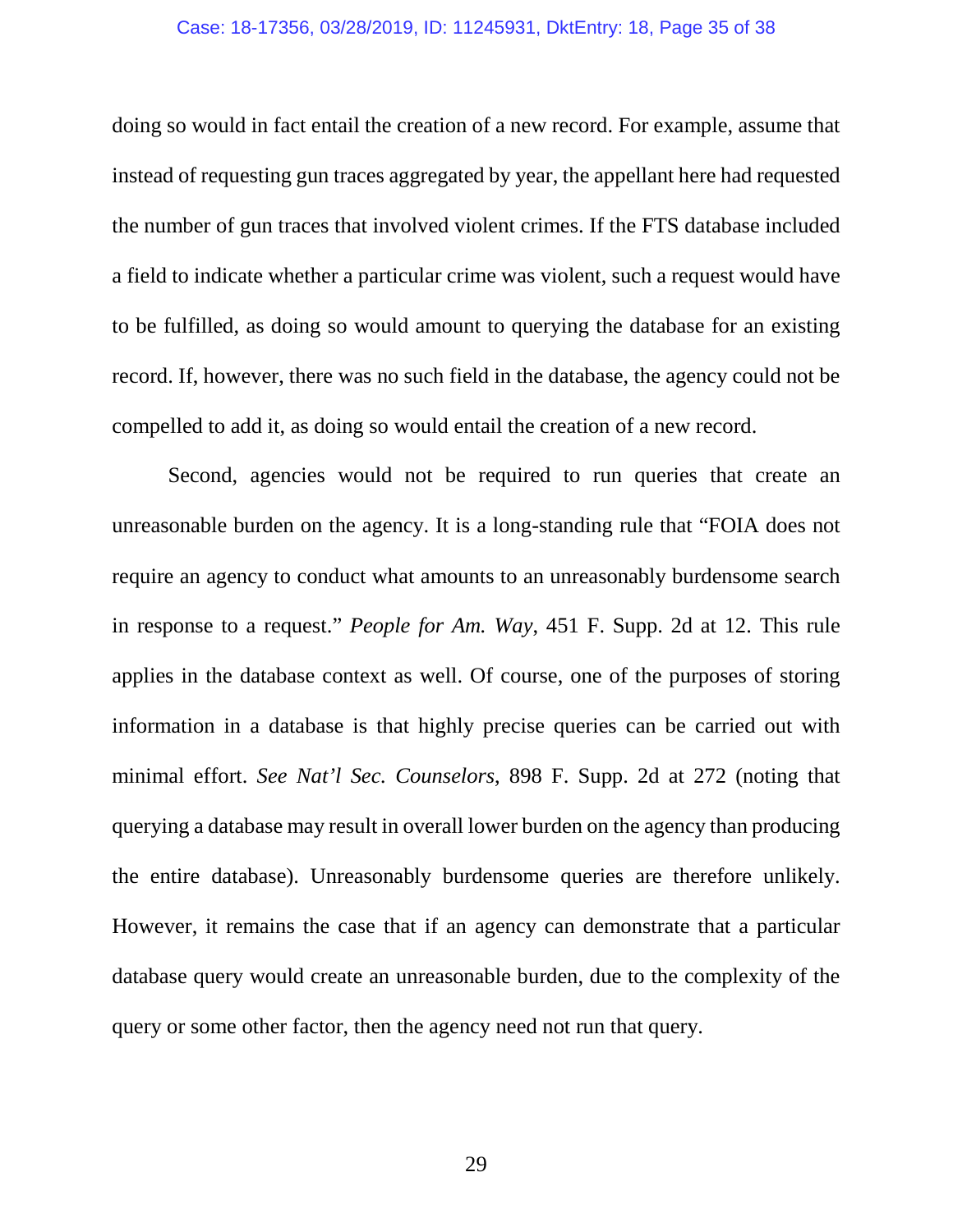In summary, rather than make artificial distinctions about which queries are required under FOIA and which are not, the Court should hold that any arrangement of information that can be retrieved from a database with a simple query or series of queries constitutes an existing record for FOIA purposes.

## **CONCLUSION**

<span id="page-35-0"></span>For the reasons stated above, *amici* respectfully urge this Court to REVERSE the decision below with regard to the creation of new records, hold that retrieving a record from a database does not constitute the creation of a new record, and remand for further proceedings consistent with this holding.

Respectfully submitted,

Dated: March 28, 2019

# s/ Mason A. Kortz

Mason A. Kortz Kendra K. Albert Cyberlaw Clinic<sup>[7](#page-35-1)</sup> Harvard Law School 1585 Massachusetts Ave. Cambridge, MA 02139 (617) 495-2845 mkortz@law.harvard.edu

Counsel for *amici curiae*

<span id="page-35-1"></span> <sup>7</sup> *Amici curiae* thank Spring 2019 Cyberlaw Clinic students Alena Farber, Ariel Hoffman, and LeHeng Li for their valuable contributions to this brief. *Amici* also thank Ted Han for his support in bringing together this coalition of media organizations and data journalists and Evan Gallo for his Harry Potter knowledge.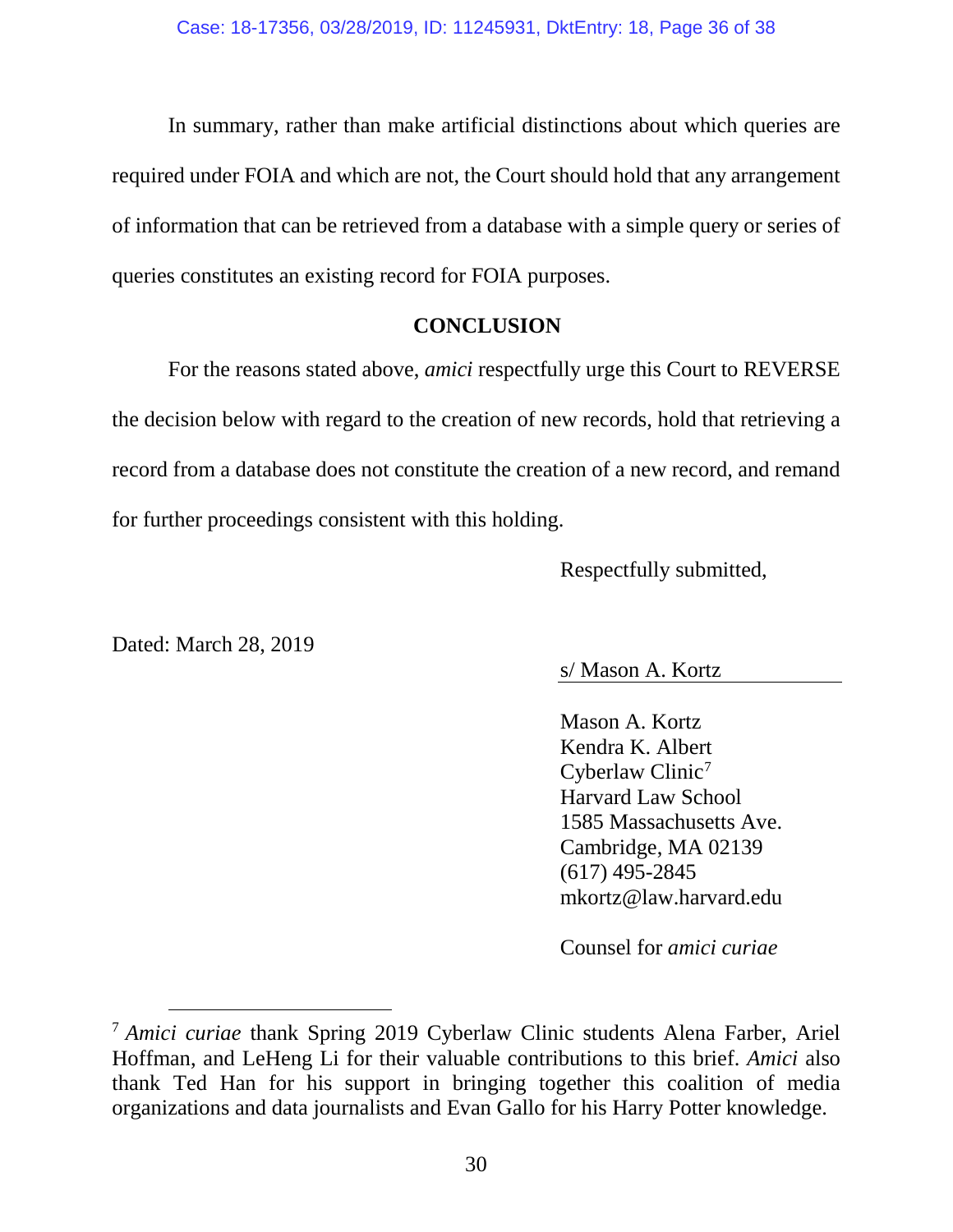## **CERTIFICATE OF COMPLIANCE**

<span id="page-36-0"></span>Pursuant to the Federal Rule of Appellate Procedure  $32(a)(7)(C)$ , I hereby certify that:

This brief complies with the type volume limitations of Federal Rules of Appellate Procedure  $29(a)(5)$  and  $32(a)(7)(b)$  and Ninth Circuit Rule 32-1(a) because it contains 6,958 words as calculated by the word count feature of Microsoft Office 365, exclusive of the sections exempted by Federal Rule of Appellate Procedure 32(f).

This brief complies with the typeface requirement of Federal Rule of Appellate Procedure  $32(a)(5)(A)$  and  $(a)(6)$  because it uses 14-point proportionally spaced Times New Roman font.

Dated: March 28, 2019

s/ Mason A. Kortz

Mason A. Kortz Cyberlaw Clinic Harvard Law School 1585 Massachusetts Ave. Cambridge, MA 02139 (617) 495-2845 mkortz@law.harvard.edu